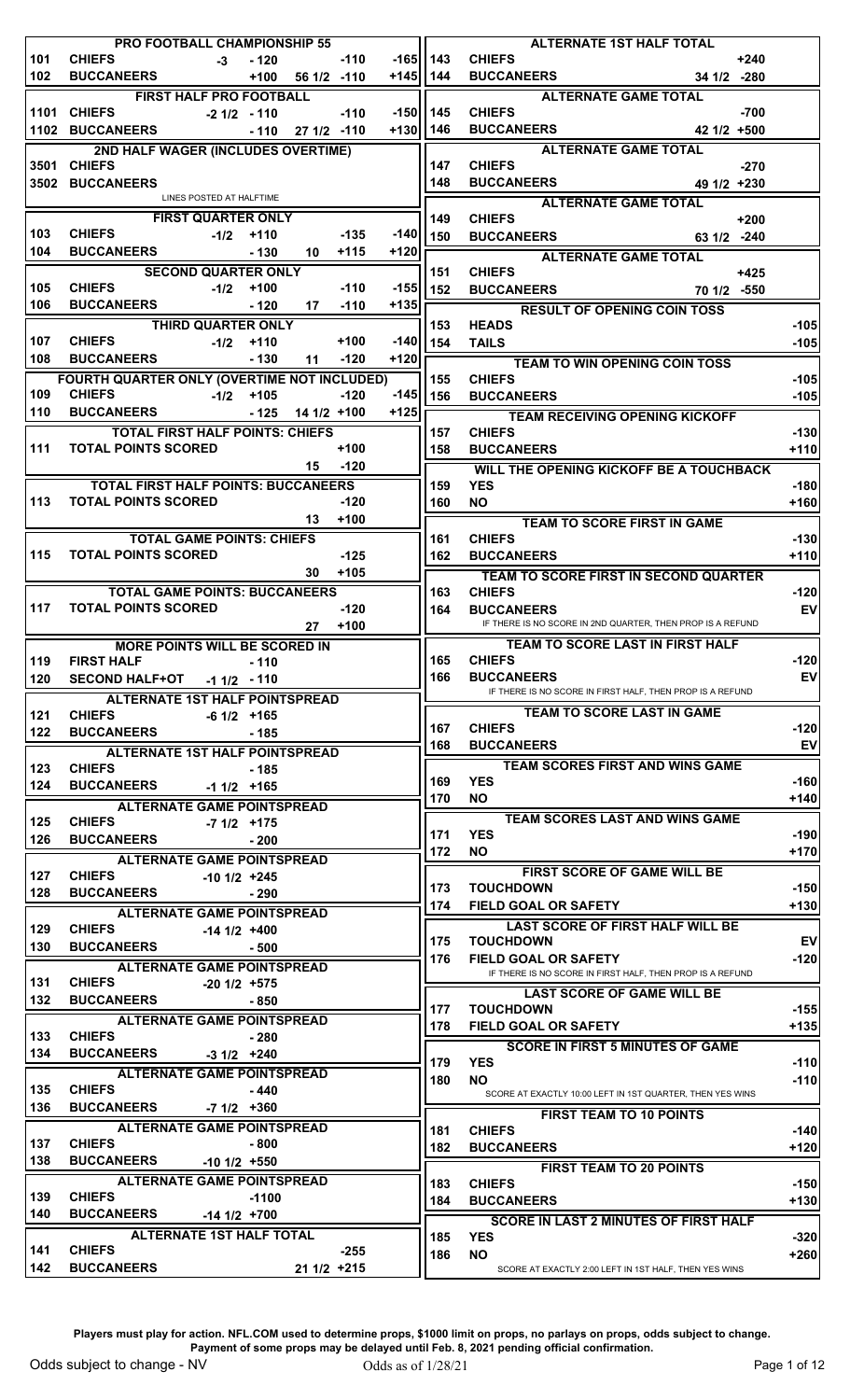|            | LAST PLAY OF FIRST HALF WILL BE A QUARTERBACK RUSH                       |                  |                    | <b>TOTAL TOUCHDOWNS IN GAME</b>                                                                   |                  |
|------------|--------------------------------------------------------------------------|------------------|--------------------|---------------------------------------------------------------------------------------------------|------------------|
| 187<br>188 | <b>YES</b><br><b>NO</b>                                                  | $+175$<br>$-200$ | 231                | <b>TOTAL TOUCHDOWNS</b><br>$-160$<br>$61/2$ +140                                                  |                  |
|            | QUARTERBACK KNEEL IS A QUARTERBACK RUSH                                  |                  |                    | <b>TOTAL TOUCHDOWNS IN GAME: CHIEFS</b>                                                           |                  |
|            | SCORE IN LAST 3 1/2 MINUTES OF 4TH QUARTER                               |                  | 233                | <b>TOTAL TOUCHDOWNS</b><br>$-110$                                                                 |                  |
| 189        | <b>YES</b>                                                               | $-250$           |                    | $31/2$ -110                                                                                       |                  |
| 190        | <b>NO</b>                                                                | $+210$           |                    | <b>TOTAL TOUCHDOWNS IN GAME: BUCCANEERS</b>                                                       |                  |
|            | SCORE AT EXACTLY 3:30 LEFT IN 4TH QUARTER, THEN YES WINS                 |                  | 235                | <b>TOTAL TOUCHDOWNS</b><br>$+140$                                                                 |                  |
|            | <b>TEAM WITH LAST POSSESSION OF GAME</b>                                 |                  |                    | $31/2$ -160                                                                                       |                  |
| 191        | <b>CHIEFS</b><br><b>BUCCANEERS</b>                                       | $-120$           |                    | <b>LONGEST TOUCHDOWN SCORED IN GAME</b>                                                           |                  |
| 192        |                                                                          | EV               | 237                | <b>LONGEST TD SCORED</b><br>$-110$                                                                |                  |
| 193        | LAST PLAY OF GAME WILL BE A QUARTERBACK RUSH<br><b>YES</b>               | $-155$           |                    | 44 1/2 -110<br>IF THERE IS NO TD, THEN PROP IS A REFUND                                           |                  |
| 194        | <b>NO</b>                                                                | $+135$           |                    |                                                                                                   |                  |
|            | QUARTERBACK KNEEL IS A QUARTERBACK RUSH                                  |                  | 239                | <b>SHORTEST TOUCHDOWN SCORED IN GAME</b><br><b>SHORTEST TD SCORED</b><br>$+140$                   |                  |
|            | <b>TOTAL KICKOFFS IN GAME</b>                                            |                  |                    | $11/2$ -160                                                                                       |                  |
| 195        | <b>TOTAL KICKOFFS</b><br>-105                                            |                  |                    | IF THERE IS NO TD, THEN PROP IS A REFUND                                                          |                  |
|            | 12 1/2 -115<br>ANY FREE KICK AFTER A SAFETY IS CONSIDERED A KICKOFF      |                  |                    | <b>TEAM TO SCORE LONGEST TOUCHDOWN OF GAME</b>                                                    |                  |
|            | <b>TOTAL KICKOFF RETURNS IN GAME</b>                                     |                  | 241                | <b>CHIEFS</b>                                                                                     | $-150$           |
| 197        | <b>TOTAL KICKOFF RETURNS</b><br>$-150$                                   |                  | 242                | <b>BUCCANEERS</b>                                                                                 | $+130$           |
|            | $41/2$ +130                                                              |                  |                    | YARDS OF LONGEST TOUCHDOWN DRIVE IN GAME                                                          |                  |
|            | <b>TEAM WITH LONGEST KICKOFF RETURN</b>                                  |                  | 243                | <b>LONGEST TD DRIVE</b><br>$-125$                                                                 |                  |
| 199        | <b>CHIEFS</b>                                                            | $-110$           |                    | 81 1/2 +105<br>IF THERE IS NO TD, THEN PROP IS A REFUND                                           |                  |
| 200        | <b>BUCCANEERS</b>                                                        | $-110$           |                    | WILL BOTH TEAMS HAVE EXACTLY 1 YARD TOUCHDOWNS                                                    |                  |
|            | <b>TOTAL NET YARDS IN GAME</b>                                           |                  | 245                | <b>YES</b>                                                                                        | $+250$           |
| 201        | <b>NET YARDS</b><br>$-110$                                               |                  | 246                | <b>NO</b>                                                                                         | $-300$           |
|            | 765 1/2 -110                                                             |                  |                    | AT LEAST ONE TOUCHDOWN SCORED IN EACH QUARTER                                                     |                  |
|            | TEAM WITH MOST NET YARDS IN GAME                                         |                  | 247                | <b>YES</b>                                                                                        | $-120$           |
| 203<br>204 | <b>CHIEFS</b><br>$-33$ $1/2$ - 110<br><b>BUCCANEERS</b><br>$-110$        |                  | 248                | <b>NO</b>                                                                                         | EV               |
|            | WILL THE TEAM WITH LESS NET YARDS WIN GAME                               |                  |                    | TEAM WITH LONGEST TOUCHDOWN DRIVE IN GAME                                                         |                  |
| 205        | <b>YES</b>                                                               | +140             | 249<br>250         | <b>CHIEFS</b><br><b>BUCCANEERS</b>                                                                | $-120$<br>EV     |
| 206        | <b>NO</b>                                                                | $-160$           |                    | TEAM WITH LONGEST SCORING DRIVE IN GAME                                                           |                  |
|            | WILL BOTH TEAMS COMBINE FOR 1,000+ NET YARDS IN GAME                     |                  | 251                | <b>CHIEFS</b>                                                                                     | $-120$           |
| 207        | <b>YES</b>                                                               | $+370$           | 252                | <b>BUCCANEERS</b>                                                                                 | <b>EV</b>        |
| 208        | <b>NO</b>                                                                | -450             |                    | KICKOFF AND PUNT RETURN TOUCHDOWNS COUNT                                                          |                  |
|            |                                                                          |                  |                    |                                                                                                   |                  |
|            | TEAM WITH MOST RUSHING YARDS IN GAME                                     |                  |                    | <b>FIRST TOUCHDOWN IN GAME WILL BE</b>                                                            |                  |
| 209        | <b>CHIEFS</b><br>$-10$ 1/2 $-110$                                        |                  | 253                | <b>PASSING TD</b>                                                                                 | $-135$           |
| 210        | <b>BUCCANEERS</b><br>- 110                                               |                  | 254                | <b>ANY OTHER TD</b>                                                                               | $+115$           |
|            | TEAM WITH MORE TIME OF POSSESSION IN GAME                                |                  |                    | TEAM WITH FIRST TOUCHDOWN PASS OF GAME                                                            |                  |
| 211<br>212 | <b>CHIEFS</b><br><b>BUCCANEERS</b>                                       | $-145$<br>$+125$ | <b>1255</b><br>256 | <b>CHIEFS</b><br><b>BUCCANEERS</b>                                                                | $-135$<br>$+115$ |
|            | <b>TOTAL OFFENSIVE PLAYS IN GAME</b>                                     |                  |                    | TEAM WITH MORE TRIPS TO OPPONENTS RED ZONE                                                        |                  |
| 213        | <b>TOTAL OFFENSIVE PLAYS</b><br>$-110$                                   |                  | 257                | <b>CHIEFS</b>                                                                                     | $-115$           |
|            | 130 1/2 -110                                                             |                  | 258                | <b>BUCCANEERS</b>                                                                                 | $-105$           |
|            | TEAM WITH MORE OFFENSIVE PLAYS IN GAME                                   |                  |                    | A PLAY MUST START FROM SCRIMMAGE, RED ZONE IS OPPONENTS 20 YARD LINE OR LESS                      |                  |
| 215        | <b>CHIEFS</b>                                                            | -120             |                    | <b>TEAM TO VISIT OPPONENTS RED ZONE FIRST</b>                                                     |                  |
| 216        | <b>BUCCANEERS</b>                                                        | EV               | 259                | <b>CHIEFS</b>                                                                                     | $-115$           |
|            | TEAM WITH LONGEST PLAY FROM SCRIMMAGE                                    |                  | 260                | <b>BUCCANEERS</b><br>A PLAY MUST START FROM SCRIMMAGE, RED ZONE IS OPPONENTS 20 YARD LINE OR LESS | $-105$           |
| 217<br>218 | <b>CHIEFS</b><br><b>BUCCANEERS</b>                                       | $-155$<br>$+135$ |                    | WILL A DRIVE START AT THE 5 YARD LINE OR LESS                                                     |                  |
|            | KICKOFF AND PUNT RETURNS DO NOT COUNT                                    |                  | 261                | <b>YES</b>                                                                                        | $-110$           |
|            | <b>FIRST OFFENSIVE PLAY FROM SCRIMMAGE</b>                               |                  | 262                | <b>NO</b>                                                                                         | $-110$           |
| 219        | <b>RUN PLAY</b>                                                          | $-150$           |                    | <b>TOTAL FIELD GOALS IN GAME</b>                                                                  |                  |
| 220        | <b>PASS PLAY</b>                                                         | $+130$           | 263                | <b>TOTAL FIELD GOALS</b><br>$+105$                                                                |                  |
|            | IF FIRST PLAY IS A SACK, THEN PASS PLAY IS THE WINNER                    |                  |                    | $-125$<br>31/2                                                                                    |                  |
|            | FIRST PLAY FROM SCRIMMAGE RESULT IN FIRST DOWN                           |                  |                    | TEAM WITH MOST MADE FIELD GOALS IN GAME                                                           |                  |
| 221<br>222 | <b>YES</b><br>NO.                                                        | $+200$<br>$-240$ | 265<br>266         | <b>CHIEFS</b><br><b>BUCCANEERS</b>                                                                | $-115$<br>$-105$ |
|            | IF FIRST DOWN IS DETERMINED BY PENALTY, THEN PROP IS A REFUND            |                  |                    | <b>LONGEST FIELD GOAL MADE IN GAME</b>                                                            |                  |
|            | TEAM WITH FIRST 20+ YARD GAIN FROM SCRIMMAGE                             |                  | 267                | <b>LONGEST FG MADE</b><br>+280                                                                    |                  |
| 223        | <b>CHIEFS</b>                                                            | $-120$           |                    | 54 1/2 -340                                                                                       |                  |
| 224        | <b>BUCCANEERS</b>                                                        | EV               |                    | IF THERE IS NO MADE FIELD GOAL, THEN PROP IS A REFUND                                             |                  |
|            | YARDAGE GAINED BY PENALTY DOES NOT COUNT                                 |                  |                    | <b>LONGEST FIELD GOAL MADE IN GAME</b>                                                            |                  |
|            | <b>TOTAL PLAYERS WITH A PASS ATTEMPT</b>                                 |                  | 269                | <b>LONGEST FG MADE</b><br>$-110$                                                                  |                  |
| 225        | <b>TOTAL PLAYERS</b><br>$+100$                                           |                  |                    | 46 1/2 -110<br>IF THERE IS NO MADE FIELD GOAL, THEN PROP IS A REFUND                              |                  |
|            | $21/2$ -120                                                              |                  |                    |                                                                                                   |                  |
| 227        | <b>TOTAL PLAYERS WITH A RUSH ATTEMPT</b><br><b>TOTAL PLAYERS</b><br>-120 |                  | 271                | <b>SHORTEST FIELD GOAL MADE IN GAME</b><br><b>SHORTEST FG MADE</b><br>$-120$                      |                  |
|            | $71/2$ +100                                                              |                  |                    | 26 1/2 +100                                                                                       |                  |
|            | TOTAL YARDS OF LONGEST QUARTERBACK RUSH                                  |                  |                    | IF THERE IS NO MADE FIELD GOAL, THEN PROP IS A REFUND                                             |                  |
| 229        | <b>LONGEST RUSH</b><br>$-110$<br>13 1/2 -110                             |                  |                    |                                                                                                   |                  |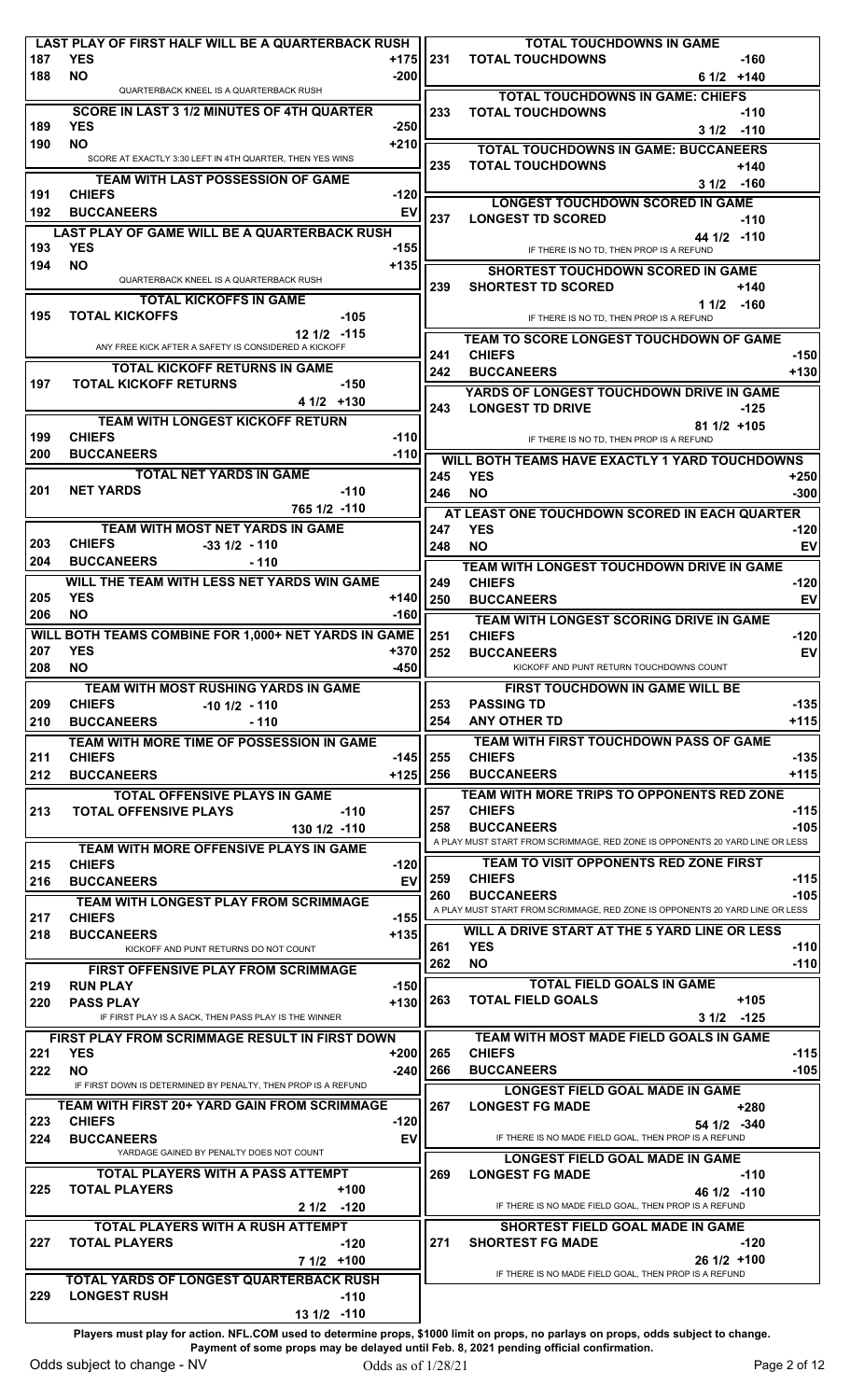|            | DISTANCE OF FIRST MADE FIELD GOAL IN GAME                                            |        |            | <b>TEAM TO THROW FIRST INTERCEPTION</b>                                                |                  |
|------------|--------------------------------------------------------------------------------------|--------|------------|----------------------------------------------------------------------------------------|------------------|
| 273        | <b>DISTANCE 1ST MADE FG</b><br>-110                                                  |        | 319        | <b>CHIEFS</b>                                                                          | $+120$           |
|            | $361/2$ -110<br>IF THERE IS NO MADE FIELD GOAL, THEN PROP IS A REFUND                |        | 320        | <b>BUCCANEERS</b>                                                                      | -140             |
|            | BOTH TEAMS WITH A 35 YARD OR LONGER FIELD GOAL                                       |        | WILL       | AN INTERCEPTION BE THROWN IN THE FIRST QUARTER                                         |                  |
| 275        | <b>YES</b>                                                                           | EV     | 321<br>322 | <b>YES</b><br><b>NO</b>                                                                | +200<br>$-240$   |
| 276        | <b>NO</b>                                                                            | -120   |            |                                                                                        |                  |
|            | TEAM WITH LONGEST MADE FIELD GOAL IN GAME                                            |        | 323        | WILL AN INTERCEPTION BE RETURNED FOR A TOUCHDOWN<br><b>YES</b>                         | +425             |
| 277        | <b>CHIEFS</b>                                                                        | -140   | 324        | <b>NO</b>                                                                              | $-550$           |
| 278        | <b>BUCCANEERS</b>                                                                    | +120   |            | DEFENSIVE PLAYER WITH TWO OR MORE INTERCEPTIONS                                        |                  |
|            | TEAM WITH SHORTEST MADE FIELD GOAL IN GAME                                           |        | 325        | <b>YES</b>                                                                             | +650             |
| 279        | <b>CHIEFS</b>                                                                        | -110   | 326        | <b>NO</b>                                                                              | $-1000$          |
| 280        | <b>BUCCANEERS</b>                                                                    | $-110$ |            | WILL EITHER QUARTERBACK THROW THREE INTERCEPTIONS                                      |                  |
|            | TEAM TO MAKE FIRST FIELD GOAL IN GAME                                                |        | 327        | <b>YES</b>                                                                             | +600             |
| 281        | <b>CHIEFS</b>                                                                        | $-115$ | 328        | <b>NO</b>                                                                              | $-900$           |
| 282        | <b>BUCCANEERS</b>                                                                    | $-105$ |            | <b>TOTAL FUMBLES LOST IN GAME</b>                                                      |                  |
|            | TEAM TO MISS FIRST FIELD GOAL IN GAME                                                |        | 329        | <b>TOTAL FUMBLES LOST</b><br>$+200$                                                    |                  |
| 283        | <b>CHIEFS</b>                                                                        | $-110$ |            | -240<br>1 1/2                                                                          |                  |
| 284        | <b>BUCCANEERS</b>                                                                    | $-110$ |            | <b>TEAM TO COMMIT FIRST TURNOVER</b>                                                   |                  |
|            | WILL EITHER TEAM MISS 2 OR MORE FIELD GOALS                                          |        | 331        | <b>CHIEFS</b>                                                                          | EV               |
| 285        | <b>YES</b>                                                                           | +400   | 332        | <b>BUCCANEERS</b>                                                                      | $-120$           |
| 286        | <b>NO</b>                                                                            | $-500$ |            | A TURNOVER ON DOWNS DOES NOT COUNT AS A TURNOVER                                       |                  |
|            | <b>MADE FIELD GOAL IN FIRST QUARTER</b>                                              |        |            | FIRST TURNOVER OF GAME WILL BE                                                         |                  |
| 287        | <b>YES</b>                                                                           | -140   | 333        | <b>INTERCEPTION</b>                                                                    | $-170$           |
| 288        | <b>NO</b>                                                                            | $+120$ | 334        | <b>FUMBLE</b>                                                                          | $+150$           |
|            | <b>MADE FIELD GOAL IN SECOND QUARTER</b>                                             |        |            | <b>TOTAL SACKS IN GAME</b>                                                             |                  |
| 289        | <b>YES</b>                                                                           | -2801  | 335        | <b>TOTAL SACKS</b><br>$+100$                                                           |                  |
| 290        | <b>NO</b>                                                                            | $+240$ |            | $-120$<br>4                                                                            |                  |
|            | <b>MADE FIELD GOAL IN THIRD QUARTER</b>                                              |        |            | <b>TOTAL SACKS IN GAME BY CHIEFS</b>                                                   |                  |
| 291        | <b>YES</b>                                                                           | -1351  | 337        | <b>TOTAL SACKS</b><br>$+105$                                                           |                  |
| 292        | <b>NO</b>                                                                            | $+115$ |            | $-125$<br>$\mathbf{2}$                                                                 |                  |
|            | <b>MADE FIELD GOAL IN FOURTH QUARTER</b>                                             |        |            | <b>TOTAL SACKS IN GAME BY BUCCANEERS</b>                                               |                  |
| 293        | <b>YES</b>                                                                           | -1751  | 339        | <b>TOTAL SACKS</b><br>-140                                                             |                  |
| 294        | NO.                                                                                  | $+155$ |            | $+120$<br>$\mathbf{2}$                                                                 |                  |
|            | <b>TOTAL FIRST DOWNS IN GAME</b>                                                     |        |            | <b>TEAM TO RECORD FIRST SACK</b>                                                       |                  |
| 295        | <b>FIRST DOWNS</b><br>$+100$                                                         |        | 341        | <b>CHIEFS</b>                                                                          | +115             |
|            | 48 1/2 -120                                                                          |        | 342        | <b>BUCCANEERS</b>                                                                      | $-135$           |
|            | <b>TOTAL FIRST DOWNS: CHIEFS</b><br><b>FIRST DOWNS</b><br>$-110$                     |        | 343        | <b>TOTAL PUNTS IN GAME</b><br><b>TOTAL PUNTS</b><br>$+120$                             |                  |
| 297        |                                                                                      |        |            |                                                                                        |                  |
|            |                                                                                      |        |            |                                                                                        |                  |
|            | $251/2$ -110                                                                         |        |            | 61/2<br>$-140$                                                                         |                  |
|            | <b>TOTAL FIRST DOWNS: BUCCANEERS</b>                                                 |        |            | <b>TEAM TO PUNT FIRST IN GAME</b>                                                      |                  |
| 299        | <b>FIRST DOWNS</b><br>$-120$                                                         |        | 345        | <b>CHIEFS</b>                                                                          | EV               |
|            | $221/2$ +100                                                                         |        | 346        | <b>BUCCANEERS</b>                                                                      | $-120$           |
|            | TEAM WITH MOST FIRST DOWNS IN GAME<br><b>CHIEFS</b>                                  | -180   | 347        | TEAM WITH MOST PUNTS IN GAME<br><b>CHIEFS</b>                                          | +120             |
| 301<br>302 | <b>BUCCANEERS</b>                                                                    | $+160$ | 348        | <b>BUCCANEERS</b>                                                                      | $-140$           |
|            |                                                                                      |        |            |                                                                                        |                  |
| 303        | <b>TOTAL THIRD DOWN CONVERSIONS IN GAME</b><br><b>3RD DOWN CONVERSIONS</b><br>$+105$ |        | 349        | <b>TEAM WITH LONGEST PUNT RETURN</b><br><b>CHIEFS</b>                                  | $-150$           |
|            | $111/2$ -125                                                                         |        | 350        | <b>BUCCANEERS</b>                                                                      | $+130$           |
|            | TEAM WITH MORE THIRD DOWN CONVERSIONS IN GAME                                        |        |            | TOTAL ACCEPTED PENALTIES IN GAME                                                       |                  |
| 305        | <b>CHIEFS</b>                                                                        | -1151  | 351        | <b>TOTAL PENALTIES</b><br>$-125$                                                       |                  |
| 306        | <b>BUCCANEERS</b>                                                                    | $-105$ |            | $101/2$ +105                                                                           |                  |
|            | <b>CHIEFS CONVERT THEIR FIRST THIRD DOWN ATTEMPT</b>                                 |        |            | ACCEPTED PENALTIES ONLY, OFFSETTING AND DECLINED PENALTIES DO NOT COUNT                |                  |
| 307        | <b>YES</b>                                                                           | -120   |            | <b>TEAM TO COMMIT FIRST ACCEPTED PENALTY</b>                                           |                  |
| 308        | <b>NO</b>                                                                            | EV     | 353        | <b>CHIEFS</b>                                                                          |                  |
|            | IF CONVERSION IS MADE BY PENALTY, THEN PROP IS A REFUND                              |        | 354        | <b>BUCCANEERS</b>                                                                      |                  |
|            | <b>BUCCANEERS CONVERT THEIR FIRST THIRD DOWN ATTEMPT</b>                             |        |            | ACCEPTED PENALTIES ONLY, OFFSETTING AND DECLINED PENALTIES DO NOT COUNT                | $-115$<br>$-105$ |
| 309        | <b>YES</b>                                                                           | -110   |            | ACCEPTED PENALTY ON THE FIRST DRIVE OF THE GAME                                        |                  |
| 310        | <b>NO</b><br>IF CONVERSION IS MADE BY PENALTY, THEN PROP IS A REFUND                 | $-110$ | 355<br>356 | <b>YES</b><br><b>NO</b>                                                                | $-200$           |
|            |                                                                                      |        |            | ACCEPTED PENALTIES ONLY, OFFSETTING AND DECLINED PENALTIES DO NOT COUNT                |                  |
| 311        | WILL THERE BE A SUCCESSFUL FOURTH DOWN CONVERSION<br><b>YES</b>                      | -360   |            | WILL THE TEAM WITH THE MOST PENALTIES WIN THE GAME                                     | $+175$           |
| 312        | <b>NO</b>                                                                            | $+300$ | 357        | <b>YES</b>                                                                             | +110             |
|            | CONVERSIONS MADE BY PENALTIES DO NOT COUNT                                           |        | 358        | <b>NO</b>                                                                              | $-130$           |
|            | WILL THERE BE A SUCCESSFUL 2-PT CONVERSION                                           |        |            | ACCEPTED PENALTIES ONLY, OFFSETTING AND DECLINED PENALTIES DO NOT COUNT                |                  |
| 313        | <b>YES</b>                                                                           | +190   |            | <b>TEAM WITH THE MOST PENALTY YARDS</b>                                                |                  |
| 314        | <b>NO</b>                                                                            | -220   | 359        | <b>CHIEFS</b>                                                                          | -140             |
|            | WILL THERE BE A MISSED EXTRA POINT                                                   |        | 360        | <b>BUCCANEERS</b>                                                                      | $+120$           |
| 315        | <b>YES</b>                                                                           | $+250$ |            | ACCEPTED PENALTIES ONLY, OFFSETTING AND DECLINED PENALTIES DO NOT COUNT                |                  |
| 316        | <b>NO</b>                                                                            | $-300$ |            | YARDS OF LONGEST ACCEPTED PENALTY                                                      |                  |
|            | <b>TOTAL INTERCEPTIONS IN GAME</b>                                                   |        | 361        | <b>LONGEST YARD PENALTY</b><br>$-110$                                                  |                  |
| 317        | <b>TOTAL INTERCEPTIONS</b><br>$-125$<br>$11/2$ +105                                  |        |            | 19 1/2 -110<br>ACCEPTED PENALTIES ONLY, OFFSETTING AND DECLINED PENALTIES DO NOT COUNT |                  |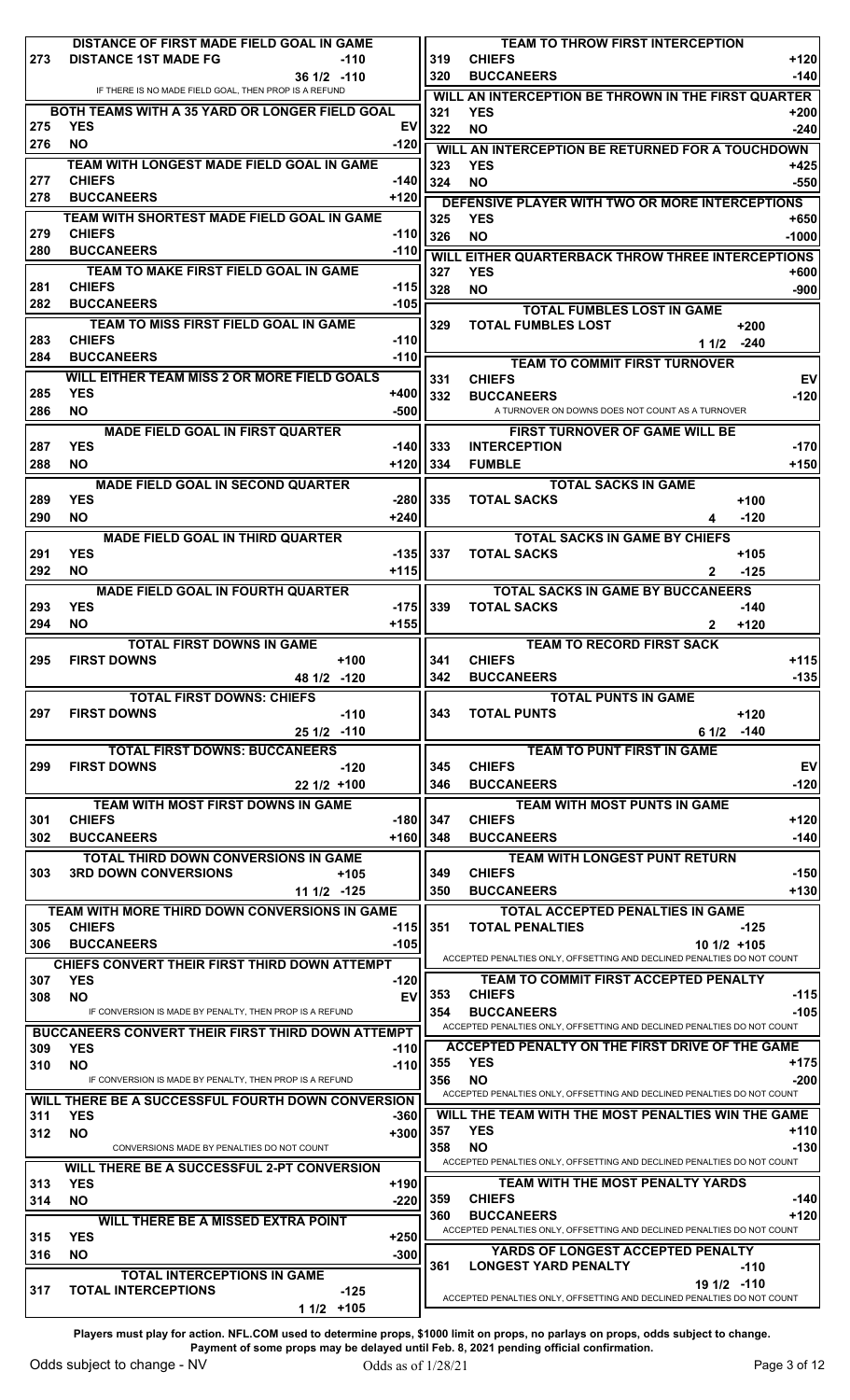|     | <b>WILL A PENALTY NEGATE A TOUCHDOWN</b>                         |        |     | WILL THERE BE FOUR UNANSWERED SCORES IN GAME                                     |              |
|-----|------------------------------------------------------------------|--------|-----|----------------------------------------------------------------------------------|--------------|
| 363 | <b>YES</b>                                                       | +260   | 397 | <b>YES</b>                                                                       | +280         |
| 364 | <b>NO</b>                                                        | $-320$ | 398 | <b>NO</b>                                                                        | $-340$       |
|     | <b>LARGEST LEAD OF GAME</b>                                      |        |     | EXCLUDES EXTRA POINTS AND TWO POINT CONVERSIONS                                  |              |
| 365 | <b>LARGEST LEAD</b><br>$-110$                                    |        |     | <b>WILL GAME BE TIED AFTER 0-0</b>                                               |              |
|     | 14 1/2 -110                                                      |        | 399 | <b>YES</b>                                                                       | $-150$       |
|     | <b>WILL BOTH TEAMS LEAD IN THE FIRST HALF</b>                    |        | 400 | <b>NO</b>                                                                        | $+130$       |
| 367 | <b>YES</b>                                                       | $+105$ |     | EXTRA PT AND 2-PT CONVERSIONS MUST BE COMPLETED BEFORE DETERMINING TIE           | <b>SCORE</b> |
|     |                                                                  |        |     | <b>GAME DECIDED BY EXACTLY THREE POINTS</b>                                      |              |
| 368 | <b>NO</b>                                                        | $-125$ | 401 | <b>YES</b>                                                                       | $+350$       |
|     | <b>LEAD CHANGE IN SECOND HALF (OVERTIME NOT INCLUDED)</b>        |        | 402 | <b>NO</b>                                                                        | -430         |
| 369 | <b>YES</b>                                                       | $+120$ |     |                                                                                  |              |
| 370 | <b>NO</b>                                                        | $-140$ |     | <b>GAME DECIDED BY EXACTLY SEVEN POINTS</b><br><b>YES</b>                        |              |
|     | LEAD CHANGE IN 4TH QUARTER (OVERTIME NOT INCLUDED)               |        | 403 |                                                                                  | +450         |
| 371 | <b>YES</b>                                                       | $+180$ | 404 | <b>NO</b>                                                                        | $-600$       |
| 372 | <b>NO</b>                                                        | $-210$ |     | <b>GAME DECIDED BY EXACTLY TEN POINTS</b>                                        |              |
|     | <b>TEAM WITH FIRST CHARGED TIMEOUT</b>                           |        | 405 | <b>YES</b>                                                                       | $+625$       |
| 373 | <b>CHIEFS</b>                                                    | $-110$ | 406 | <b>NO</b>                                                                        | -950         |
| 374 | <b>BUCCANEERS</b>                                                | $-110$ |     | <b>TOTAL POINTS IN GAME: ODD/EVEN</b>                                            |              |
|     |                                                                  |        | 407 | <b>ODD NUMBER</b>                                                                | $-125$       |
|     | WILL EITHER TEAM USE ALL SIX TIMEOUTS IN REGULATION              |        | 408 | <b>EVEN NUMBER</b>                                                               | $+105$       |
| 375 | <b>YES</b>                                                       | $+175$ |     | DEFENSIVE OR SPECIAL TEAMS TOUCHDOWN                                             |              |
| 376 | <b>NO</b>                                                        | $-200$ | 409 | <b>YES</b>                                                                       | +190         |
|     | INCLUDES TIMEOUTS LOST DUE TO COACHES CHALLENGE                  |        |     |                                                                                  |              |
|     | WILL THERE BE AT LEAST ONE SCORELESS QUARTER                     |        | 410 | <b>NO</b>                                                                        | $-220$       |
| 377 | <b>YES</b>                                                       | $+400$ |     | <b>WILL THERE BE A SAFETY IN GAME</b>                                            |              |
| 378 | <b>NO</b>                                                        | $-500$ | 411 | <b>YES</b>                                                                       | $+525$       |
|     | <b>WILL BOTH TEAMS SCORE IN EVERY QUARTER</b>                    |        | 412 | NO.                                                                              | -750         |
| 379 | <b>YES</b>                                                       | $+370$ |     | <b>WILL THE GAME GO TO OVERTIME</b>                                              |              |
| 380 | <b>NO</b>                                                        | $-450$ | 413 | <b>YES</b>                                                                       | $+575$       |
|     | HIGHEST SCORING QUARTER: BOTH TEAMS                              |        | 414 | <b>NO</b>                                                                        | $-850$       |
| 381 | <b>HIGHEST SCORING QUARTER</b><br>$+130$                         |        |     | ANY QUARTERBACK HAVE NEGATIVE RUSH YARDS IN GAME                                 |              |
|     |                                                                  |        | 415 | <b>YES</b>                                                                       | +105         |
|     | $211/2 - 150$<br>OVERTIME DOES NOT COUNT AS OR TOWARDS A QUARTER |        | 416 | <b>NO</b>                                                                        | $-125$       |
|     |                                                                  |        |     |                                                                                  |              |
|     | <b>LOWEST SCORING QUARTER: BOTH TEAMS</b>                        |        |     | <b>WHAT WILL BE MORE IN GAME</b>                                                 |              |
| 383 | <b>LOWEST SCORING QUARTER</b><br>-110                            |        | 417 | <b>LONGEST MADE FG</b>                                                           | $+300$       |
|     | $61/2$ -110                                                      |        | 418 | <b>TOTAL POINTS SCORED</b>                                                       | $-360$       |
|     | OVERTIME DOES NOT COUNT AS OR TOWARDS A QUARTER                  |        |     | MUST HAVE AT LEAST ONE MADE FIELD GOAL FOR ACTION                                |              |
|     | TEAM WITH THE HIGHEST SCORING QUARTER                            |        |     | <b>WHAT WILL BE MORE IN GAME</b>                                                 |              |
| 385 | <b>CHIEFS</b>                                                    | $-135$ | 419 | <b>TOTAL TOUCHDOWNS</b>                                                          | -440         |
| 386 | <b>BUCCANEERS</b>                                                | $+115$ | 420 | <b>TOTAL MADE FIELD GOALS</b>                                                    | +360         |
|     | TEAM WITH THE LOWEST SCORING QUARTER                             |        |     | WHAT WILL BE MORE IN GAME                                                        |              |
| 387 | <b>CHIEFS</b>                                                    | EV     | 421 | <b>TOTAL TD PASSES</b>                                                           | $-220$       |
| 388 | <b>BUCCANEERS</b>                                                | $-120$ | 422 | <b>TOTAL MADE FIELD GOALS</b>                                                    | $+190$       |
|     | TEAM TO REQUEST FIRST COACHES CHALLENGE                          |        |     | <b>WHAT WILL BE MORE IN GAME</b>                                                 |              |
| 389 | <b>CHIEFS</b>                                                    | -110   | 423 | <b>LONGEST MADE FG</b>                                                           | $+150$       |
| 390 | <b>BUCCANEERS</b>                                                | $-110$ | 424 | <b>LONGEST RECEPTION</b>                                                         | $-170$       |
|     |                                                                  |        |     | MUST HAVE AT LEAST ONE MADE FIELD GOAL FOR ACTION                                |              |
|     | <b>RESULT OF FIRST COACHES CHALLENGE</b>                         |        |     | <b>WHAT WILL BE MORE IN GAME</b>                                                 |              |
| 391 | <b>OVERTURNED</b>                                                | $-140$ |     | <b>YARDS OF FIRST PUNT</b>                                                       | $-110$       |
| 392 | <b>UPHELD</b>                                                    | $+120$ | 425 |                                                                                  |              |
|     | WILL A SCORE BE OVERTURNED BY REVIEW                             |        | 426 | <b>LONGEST TD SCORED</b><br>BOTH PUNT & TOUCHDOWN MUST HAPPEN IN GAME FOR ACTION | $-110$       |
| 393 | <b>YES</b>                                                       | $+250$ |     |                                                                                  |              |
| 394 | <b>NO</b>                                                        | $-300$ |     | WHAT WILL HAPPEN FIRST IN GAME                                                   |              |
|     | WILL THERE BE THREE UNANSWERED SCORES IN GAME                    |        | 427 | <b>SACK</b>                                                                      | EV           |
| 395 | <b>YES</b>                                                       | $-175$ | 428 | <b>TOUCHDOWN</b>                                                                 | $-120$       |
| 396 | <b>NO</b>                                                        | $+155$ |     |                                                                                  |              |
|     | EXCLUDES EXTRA POINTS AND TWO POINT CONVERSIONS                  |        |     |                                                                                  |              |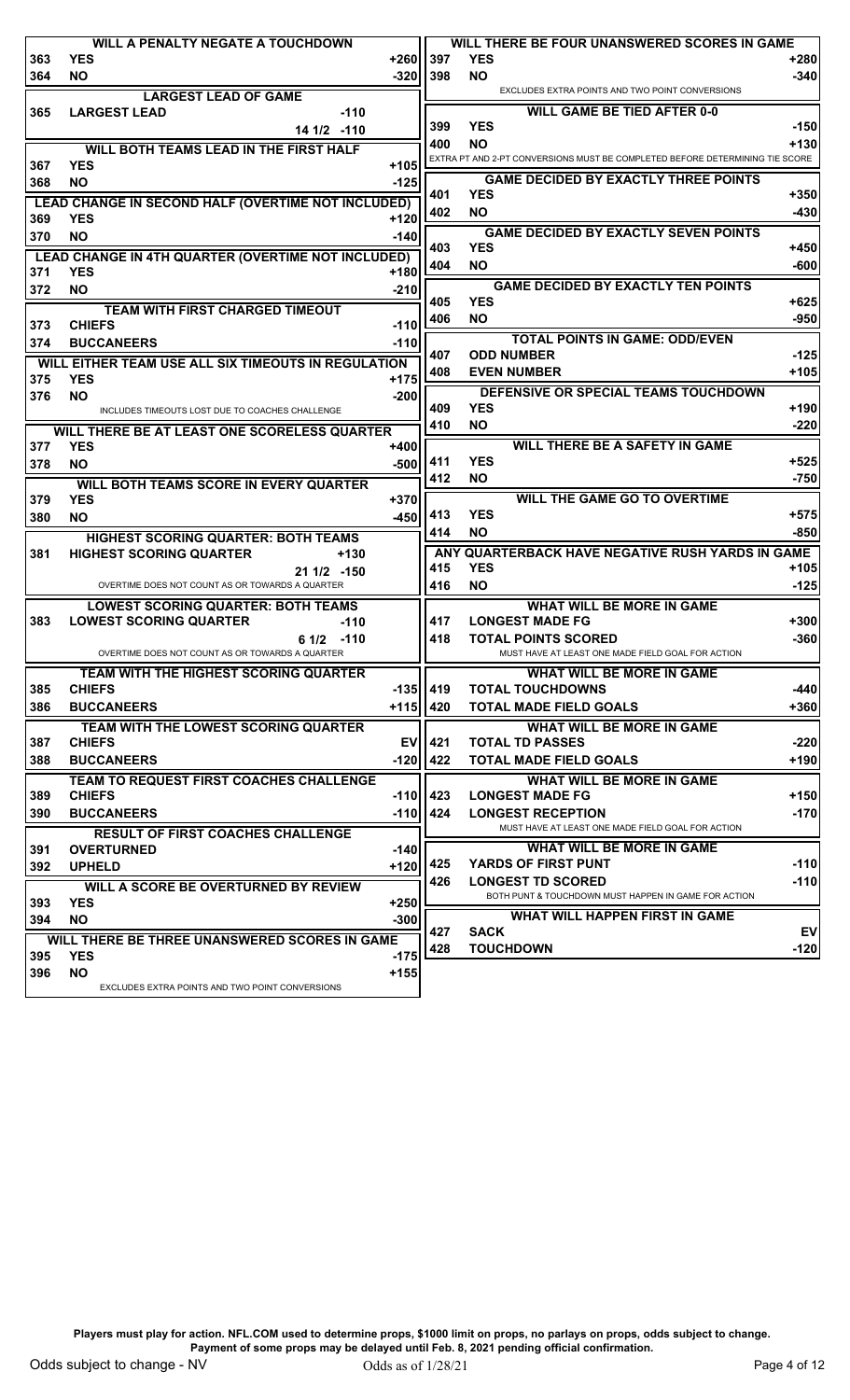|         |                 | <b>EXACT NUMBER OF POINTS: CHIEFS</b> |             |              |                 | <b>EXACT NUMBER OF POINTS: BUCCANEERS</b> |
|---------|-----------------|---------------------------------------|-------------|--------------|-----------------|-------------------------------------------|
| 2601 0  |                 | 500/1                                 | 2651        | 0            |                 | 400 / 1                                   |
| 2602 2  |                 | 5000 / 1                              | 2652        | $\mathbf{2}$ |                 | 5000 / 1                                  |
| 2603    | - 3             | 150/1                                 | 2653        | 3            |                 | 125/1                                     |
| 2604    | - 4             | 9999 / 1                              | 2654        | 4            |                 | 9999 / $1$                                |
| 2605    | - 5             | 3000 / 1                              | 2655        | 5            |                 | 2500 / 1                                  |
| 2606 6  |                 | 150/1                                 | 2656        | -6           |                 | 125/1                                     |
| 2607    | -7              | 60/1                                  | 2657        | 7            |                 | 50/1                                      |
| 2608    | - 8             | 300/1                                 | 2658        | 8            |                 | 250/1                                     |
| 2609    | 9               | 150/1                                 | 2659        | 9            |                 | 125/1                                     |
| 2610    | 10              | 35/1                                  | 2660        | 10           |                 | 30/1                                      |
| 2611    | 11              | 250 / 1                               | 2661        | 11           |                 | 200/1                                     |
| 2612 12 |                 | 175/1                                 | 2662        | 12           |                 | 150/1                                     |
| 2613    | - 13            | 40/1                                  | 2663        | 13           |                 | 35/1                                      |
| 2614    | -14             | 25/1                                  | 2664        | 14           |                 | 22/1                                      |
| 2615    | 15              | 100/1                                 | 2665        | 15           |                 | 75/1                                      |
| 2616    | 16              | 40/1                                  | 2666        | 16           |                 | 35/1                                      |
| 2617    | 17              | 22/1                                  | 2667        | 17           |                 | 20/1                                      |
| 2618    | 18              | 60/1                                  | 2668        | 18           |                 | 50/1                                      |
| 2619    | 19              | 60/1                                  | 2669        | 19           |                 | 50/1                                      |
| 2620    | 20              | 20/1                                  | 2670        | 20           |                 | 18/1                                      |
| 2621    | 21              | 15/1                                  | 2671        | 21           |                 | 12/1                                      |
| 2622    | -22             | 50/1                                  | 2672        | 22           |                 | 40/1                                      |
| 2623    | 23              | 20/1                                  | 2673        | 23           |                 | 16/1                                      |
| 2624    | - 24            | 15/1                                  | 2674        | 24           |                 | 14/1                                      |
| 2625    | - 25            | 50/1                                  | 2675        | 25           |                 | 40/1                                      |
| 2626    | 26              | 20/1                                  | 2676        | 26           |                 | 14/1                                      |
| 2627    | 27              | 14/1                                  | 2677        | 27           |                 | 12/1                                      |
| 2628    | 28              | 12/1                                  | 2678        | 28           |                 | 12/1                                      |
| 2629    | 29              | 25/1                                  | 2679        | 29           |                 | 22/1                                      |
| 2630    | 30              | 12/1                                  | 2680        | 30           |                 | 14/1                                      |
| 2631    | 31              | 12/1                                  | 2681        | 31           |                 | 14/1                                      |
| 2632 32 |                 | 30/1                                  | 2682        | 32           |                 | 40/1                                      |
| 2633    | 33              | 25/1                                  | 2683        | 33           |                 | 28/1                                      |
| 2634    | 34              | 16/1                                  | 2684        | 34           |                 | 18/1                                      |
| 2635 35 |                 | 16/1                                  | 2685 35     |              |                 | 18/1                                      |
| 2636    | 36              |                                       | 25 / 1 2686 | -36          |                 | 28/1                                      |
| 2637    | 37              | 20/1                                  | 2687        | 37           |                 | 25/1                                      |
| 2638    | 38              | 20/1                                  | 2688        | 38           |                 | 25/1                                      |
| 2639    | 39              | 50/1                                  | 2689        | 39           |                 | 60/1                                      |
| 2640    | 40              | 30/1                                  | 2690        | 40           |                 | 40/1                                      |
| 2641    | 41              | 22/1                                  | 2691        | 41           |                 | 28/1                                      |
| 2642 42 |                 | 28/1                                  | 2692        | 42           |                 | 35/1                                      |
| 2643    | 43              | 50/1                                  | 2693        | 43           |                 | 60/1                                      |
| 2644    | - 44            | 35/1                                  | 2694        | 44           |                 | 45/1                                      |
| 2645    | 45              | 30/1                                  | 2695        | 45           |                 | 40/1                                      |
| 2646    | 46              | 60/1                                  | 2696        | 46           |                 | 75/1                                      |
| 2647 47 |                 | 60 / 1                                | 2697        | 47           |                 | 75/1                                      |
| 2648    | 48              | 60/1                                  | 2698        | 48           |                 | 75/1                                      |
| 2649    | 49              | 60/1                                  | 2699        | 49           |                 | 75/1                                      |
|         | 2650 50 OR MORE | 22/1                                  |             |              | 2700 50 OR MORE | 25/1                                      |
|         |                 |                                       |             |              |                 |                                           |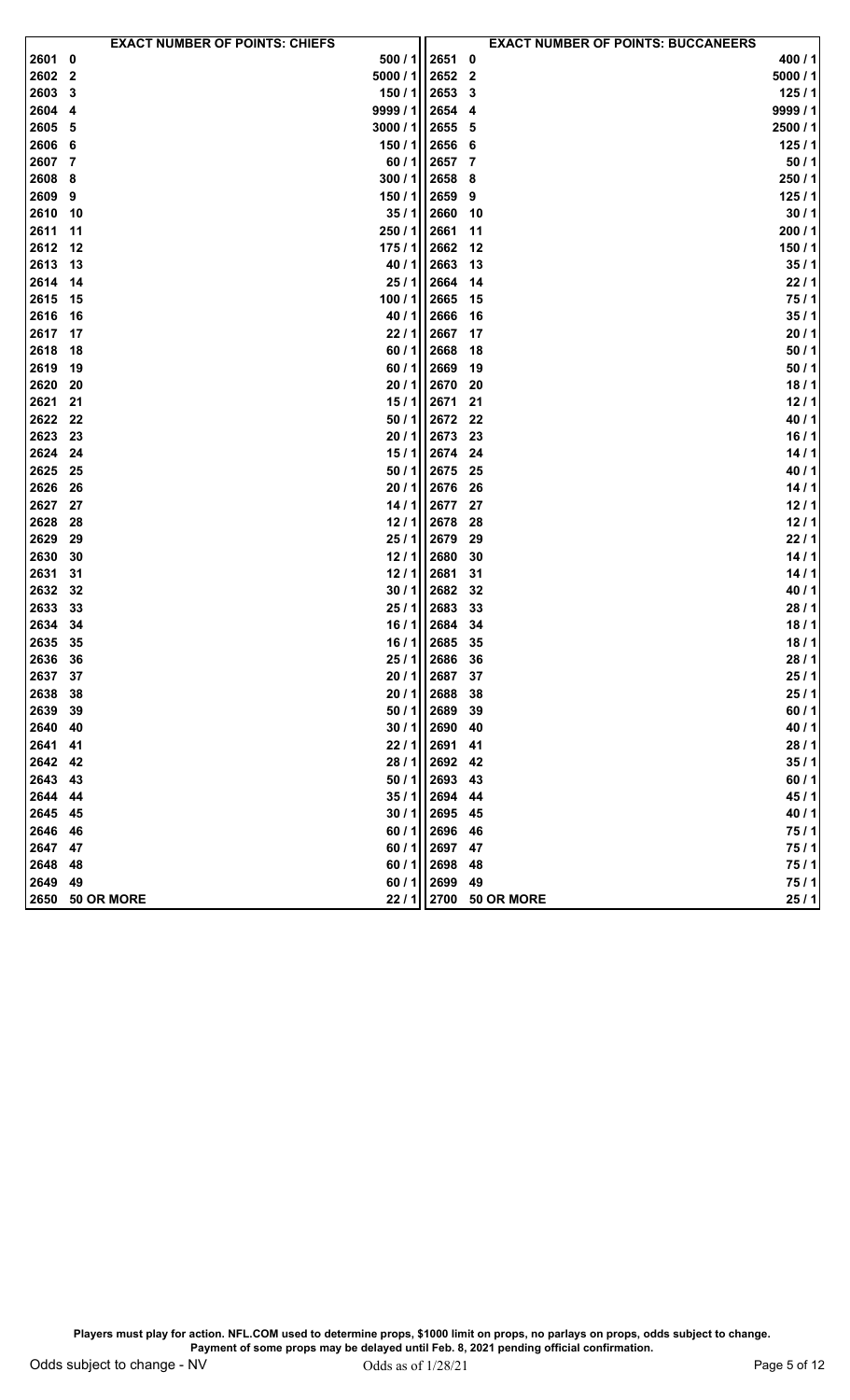|      | <b>SCORE FIRST AND FINAL RESULT</b>           |         |      | <b>PLAYER TO SCORE FIRST POINTS</b>                  |       |
|------|-----------------------------------------------|---------|------|------------------------------------------------------|-------|
| 2881 | <b>KC SCORE 1ST/KC WIN</b>                    | 11/5    |      | 3341 C EDWARDS-HELAIRE                               | 15/1  |
|      | 2882 KC SCORE 1ST/TB WIN                      | 7/21    |      | 3342 DARREL WILLIAMS                                 | 13/1  |
| 2883 | <b>TB SCORE 1ST/TB WIN</b>                    | 12/5    |      | 3343 SAMMY WATKINS                                   | 25/1  |
|      | 2884 TB SCORE 1ST/KC WIN                      | 3/1     |      | 3344 TYREEK HILL                                     | 15/2  |
|      | <b>QUARTER TO HAVE MOST POINTS</b>            |         | 3345 | <b>TRAVIS KELCE</b>                                  | 15/2  |
|      | 2886 FIRST QUARTER                            | 5/1     | 3346 | <b>DEMARCUS ROBINSON</b>                             | 40/1  |
| 2887 | <b>SECOND QUARTER</b>                         | +190    | 3347 | <b>MECOLE HARDMAN</b>                                | 22/1  |
| 2888 | <b>THIRD QUARTER</b>                          | 9/2     | 3348 | <b>PATRICK MAHOMES</b>                               | 16/1  |
| 2889 | <b>FOURTH QUARTER</b>                         | 2/1     | 3349 | <b>HARRISON BUTKER</b>                               | 5/1   |
|      | 2890 TIE FOR HIGHEST QUARTER                  | 10/1    | 3350 | <b>LEONARD FOURNETTE</b>                             | 14/1  |
|      | JERSEY NUMBER OF FIRST TOUCHDOWN SCORER       |         | 3351 | <b>RONALD JONES II</b>                               | 16/1  |
| 2891 | 1-12                                          | 15/4    | 3352 | <b>MIKE EVANS</b>                                    | 14/1  |
| 2892 | 13-20                                         | 9/5     | 3353 | <b>CHRIS GODWIN</b>                                  | 13/1  |
|      | 2893 21-30                                    | 17/5    |      | 3354 ROB GRONKOWSKI                                  | 17/1  |
| 2894 | 31-80                                         | 10/1    |      | 3355 ANTONIO BROWN                                   | 17/1  |
|      | 2895 81-99                                    | 13/4    |      | 3356 SCOTTY MILLER                                   | 28/1  |
|      | <b>FIRST SCORING PLAY OF GAME: CHIEFS</b>     |         |      | 3357 CAMERON BRATE                                   | 28/1  |
|      | 2896 KC FIELD GOAL                            | 2/1     |      | 3358 TOM BRADY                                       | 25/1  |
|      | 2897 KC RUSHING TD                            | 13/5    | 3359 | <b>RYAN SUCCOP</b>                                   | 5/1   |
|      | 2898 KC PASSING TD                            | 3/2     |      | 3360 FIELD (ANY OTHER)                               | 20/1  |
|      | 2899 KC OTHER TD                              | 14/1    |      | IF FIRST SCORE IS A SAFETY, THEN FIELD IS THE WINNER |       |
|      | 2900 KC SAFETY                                | 30/1    |      | <b>PLAYER TO SCORE FIRST TOUCHDOWN</b>               |       |
|      | IF NO CHIEFS SCORE, THEN PROP IS A REFUND     |         | 3361 | <b>CLYDE EDWARDS-HELAIRE</b>                         | 10/1  |
|      | <b>FIRST SCORING PLAY OF GAME: BUCCANEERS</b> |         | 3362 | <b>DARREL WILLIAMS</b>                               | 11/1  |
|      | 2901 TB FIELD GOAL                            | 2/1     | 3363 | <b>SAMMY WATKINS</b>                                 | 25/1  |
|      | 2902 TB RUSHING TD                            | 5/2     |      | 3364 TYREEK HILL                                     | 13/2  |
| 2903 | <b>TB PASSING TD</b>                          | 3/2     |      | 3365 TRAVIS KELCE                                    | 13/2  |
| 2904 | <b>TB OTHER TD</b>                            | 16/1    | 3366 | <b>DEMARCUS ROBINSON</b>                             | 35/1  |
| 2905 | <b>TB SAFETY</b>                              | 30/1    | 3367 | <b>MECOLE HARDMAN</b>                                | 18/1  |
|      | IF NO BUCCANEERS SCORE, THEN PROP IS A REFUND |         | 3368 | <b>BYRON PRINGLE</b>                                 | 45/1  |
|      | <b>TOTAL POINTS SCORED IN GAME</b>            |         | 3369 | <b>PATRICK MAHOMES</b>                               | 12/1  |
|      | 3241 2-14 POINTS                              | 100/1   |      | 3370 LEONARD FOURNETTE                               | 10/1  |
|      | 3242 15-21 POINTS                             | 35/1    |      | 3371 RONALD JONES II                                 | 14/1  |
|      | 3243 22-28 POINTS                             | 22/1    |      | 3372 MIKE EVANS                                      | 11/1  |
|      | 3244 29-35 POINTS                             | 14/1    |      | 3373 CHRIS GODWIN                                    | 10/1  |
|      | 3245 36-42 POINTS                             | 13 / 2l |      | 3374 ROB GRONKOWSKI                                  | 14/1  |
|      | 3246 43-49 POINTS                             | 9/2     |      | 3375 ANTONIO BROWN                                   | 16/1  |
|      | 3247 50-56 POINTS                             | $7/2$   |      | 3376 SCOTTY MILLER                                   | 25/1  |
|      | 3248 57-63 POINTS                             | 13/4    |      | 3377 CAMERON BRATE                                   | 22/1  |
|      | 3249 64-70 POINTS                             | 4/1     |      | 3378 TOM BRADY                                       | 22/1  |
|      | 3250 71-77 POINTS                             | 9/1     |      | 3379 FIELD (ANY OTHER)                               | 12/1  |
|      | 3251 78-84 POINTS                             | 15/1    |      | 3380 NO TD SCORED IN GAME                            | 500/1 |
|      | 3252 85 POINTS OR MORE                        | 15/1    |      | PLAYER TO SCORE LAST TOUCHDOWN                       |       |
|      | <b>EXACT MARGIN OF VICTORY</b>                |         |      | 3381 CLYDE EDWARDS-HELAIRE                           | 12/1  |
|      | 3321 KC BY 1-6 POINTS                         | 3/1     |      | 3382 DARREL WILLIAMS                                 | 11/1  |
|      | 3322 KC BY 7-12 POINTS                        | 9/2     |      | 3383 SAMMY WATKINS                                   | 22/1  |
|      | 3323 KC BY 13-18 POINTS                       | 13/2    |      | 3384 TYREEK HILL                                     | 13/2  |
|      | 3324 KC BY 19-24 POINTS                       | 10/1    |      | 3385 TRAVIS KELCE                                    | 13/2  |
|      | 3325 KC BY 25-30 POINTS                       | 18/1    |      | 3386 DEMARCUS ROBINSON                               | 35/1  |
|      | 3326 KC BY 31 OR MORE PTS                     | 20/1    |      | 3387 MECOLE HARDMAN                                  | 18/1  |
|      | 3327 TB BY 1-6 POINTS                         | $7/2$   |      | 3388 BYRON PRINGLE                                   | 35/1  |
|      | 3328 TB BY 7-12 POINTS                        | 6/1     |      | 3389 PATRICK MAHOMES                                 | 12/1  |
|      | 3329 TB BY 13-18 POINTS                       | 10/1    |      | 3390 LEONARD FOURNETTE                               | 10/1  |
|      | 3330 TB BY 19-24 POINTS                       | 18/1    |      | 3391 RONALD JONES II                                 | 14/1  |
|      | 3331 TB BY 25-30 POINTS                       | 28/1    |      | 3392 MIKE EVANS                                      | 11/1  |
|      | 3332 TB BY 31 OR MORE PTS                     | 30/1    |      | 3393 CHRIS GODWIN                                    | 10/1  |
|      |                                               |         |      | 3394 ROB GRONKOWSKI                                  | 14/1  |
|      |                                               |         |      | 3395 ANTONIO BROWN                                   | 14/1  |
|      |                                               |         |      | 3396 SCOTTY MILLER                                   | 22/1  |
|      |                                               |         |      | 3397 CAMERON BRATE                                   | 22/1  |
|      |                                               |         |      | 3398 TOM BRADY                                       | 22/1  |
|      |                                               |         |      | 3399 FIELD (ANY OTHER)                               | 10/1  |
|      |                                               |         |      | 3400 NO TD SCORED IN GAME                            | 500/1 |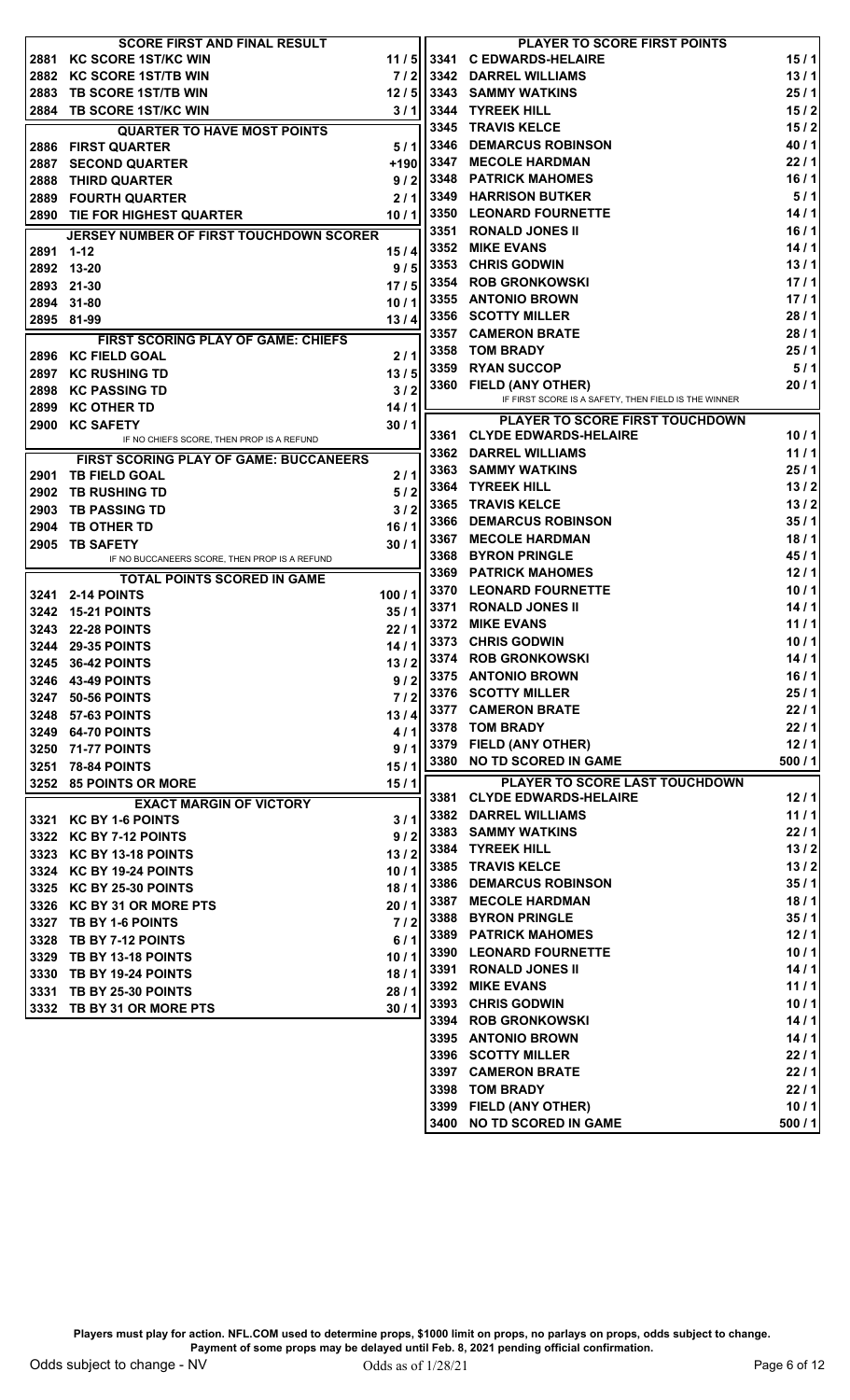|      | PLAYER TO COMMIT FIRST TURNOVER                                               |              |      | PLAYER TO SCORE FIRST TOUCHDOWN: BUCCANEERS                                                    |        |       |
|------|-------------------------------------------------------------------------------|--------------|------|------------------------------------------------------------------------------------------------|--------|-------|
|      | 3401 C EDWARDS-HELAIRE                                                        |              |      | 15 / 1 3461 LEONARD FOURNETTE                                                                  | 11/2   |       |
|      | 3402 DARREL WILLIAMS                                                          | 15/11        |      | 3462 RONALD JONES II                                                                           | 13/2   |       |
|      | 3403 SAMMY WATKINS                                                            | 45/1         |      | 3463 MIKE EVANS                                                                                | 11/2   |       |
| 3404 | <b>TYREEK HILL</b>                                                            | 25/1         |      | 3464 CHRIS GODWIN                                                                              | 11/2   |       |
| 3405 | <b>TRAVIS KELCE</b>                                                           | 25/1         |      | 3465 ROB GRONKOWSKI                                                                            | 13/2   |       |
| 3406 | <b>DEMARCUS ROBINSON</b>                                                      | 40/1         |      | 3466 ANTONIO BROWN                                                                             |        | 7/1   |
| 3407 | <b>MECOLE HARDMAN</b>                                                         | 20/1         |      | 3467 SCOTTY MILLER                                                                             | 15/1   |       |
| 3408 | <b>BYRON PRINGLE</b>                                                          | 30/1         |      | 3468 CAMERON BRATE                                                                             | 10/1   |       |
| 3409 | <b>PATRICK MAHOMES</b>                                                        | 12/5         |      | 3469 JAYDON MICKENS                                                                            | 75/1   |       |
|      | 3410 LEONARD FOURNETTE                                                        | 15/1         |      | 3470 TOM BRADY                                                                                 | 10/1   |       |
| 3411 | <b>RONALD JONES II</b>                                                        | 15/1         |      | 3471 LESEAN MCCOY                                                                              | 150/1  |       |
|      | 3412 MIKE EVANS                                                               | 40/1         |      | 3472 JUSTIN WATSON                                                                             | 150/1  |       |
|      | 3413 CHRIS GODWIN                                                             | 30/1         |      | <b>3473 TANNER HUDSON</b>                                                                      | 150/1  |       |
|      | 3414 ROB GRONKOWSKI                                                           |              |      | 45 / 1 3474 KE'SHAWN VAUGHN                                                                    | 150/1  |       |
|      | 3415 ANTONIO BROWN                                                            |              |      | 40 / 1 3475 TYLER JOHNSON                                                                      | 40/1   |       |
|      | 3416 SCOTTY MILLER                                                            |              |      | 30 / 1 3476 FIELD (ANY OTHER)                                                                  |        | 9/1   |
|      | 3417 JAYDON MICKENS                                                           |              |      | 30 / 1 3477 NO TD SCORED IN GAME                                                               | 25/1   |       |
|      | 3418 TOM BRADY                                                                | 2/1          |      | FIRST HALF WINNER/GAME WINNER                                                                  |        |       |
|      | 3419 FIELD (ANY OTHER)                                                        | 20/1         |      | 4861 KC 1ST HALF/KC WIN                                                                        |        | 8/5   |
|      | 3420 NO TURNOVER IN GAME                                                      | 13/2         |      | 4862 KC 1ST HALF/TB WIN                                                                        | 13/2   |       |
|      | <b>PASSING/RECEIVING YARDS LEADERS IN GAME</b>                                |              |      | 4863 TB 1ST HALF/TB WIN                                                                        |        | 5/2   |
| 3421 | <b>MAHOMES/KELCE</b>                                                          | 3/1          |      | 4864 TB 1ST HALF/KC WIN                                                                        |        | 4/1   |
|      | 3422 MAHOMES/T HILL                                                           | 5/2          |      | 4865 TIE 1ST HALF/KC WIN                                                                       | 11/1   |       |
| 3423 | <b>MAHOMES/WATKINS</b>                                                        | 40/1         |      | 4866 1ST HALF TIE/TB WIN                                                                       | 11/1   |       |
|      | 3424 MAHOMES/HARDMAN                                                          | 20/1         |      | <b>FIRST SCORING PLAY OF GAME</b>                                                              |        |       |
|      | 3425 MAHOMES/M EVANS                                                          |              |      | 10/1 4871 KC FIELD GOAL                                                                        |        | 4/1   |
| 3426 | <b>MAHOMES/C GODWIN</b>                                                       | 10/11        |      | 4872 KC RUSHING TD                                                                             | 11/2   |       |
|      | 3427 MAHOMES/A BROWN                                                          | 40/1         |      | 4873 KC PASSING TD                                                                             |        | $7/2$ |
|      | 3428 MAHOMES/GRONKOWSKI                                                       | 75/1         |      | 4874 KC OTHER TD                                                                               | 20/1   |       |
| 3429 | <b>MAHOMES/S MILLER</b>                                                       | 25/1         |      | 4875 KC SAFETY                                                                                 | 40 / 1 |       |
|      | 3430 BRADY/KELCE                                                              | 8/1          |      | 4876 TB FIELD GOAL                                                                             |        | 9/2   |
| 3431 | <b>BRADY/T HILL</b>                                                           | 8/1          |      | 4877 TB RUSHING TD                                                                             |        | 5/1   |
|      | 3432 BRADY/WATKINS                                                            | 75/1         |      | 4878 TB PASSING TD                                                                             |        | 4/1   |
|      | 3433 BRADY/HARDMAN                                                            | 40/1         | 4879 | <b>TB OTHER TD</b>                                                                             | 20/1   |       |
|      | 3434 BRADY/M EVANS                                                            |              |      | 15 / 1   4880 TB SAFETY                                                                        | 35/1   |       |
|      | 3435 BRADY/C GODWIN<br>3436 BRADY/A BROWN                                     | 15/1<br>50/1 |      | <b>LAST SCORING PLAY OF GAME</b>                                                               |        |       |
|      | 3437 BRADY/GRONKOWSKI                                                         | 75/1         |      | 4881 KC FIELD GOAL                                                                             |        | 4/1   |
|      | 3438 BRADY/S MILLER                                                           | 30/1         |      | 4882 KC RUSHING TD<br>4883 KC PASSING TD                                                       | 11/2   | 4/1   |
|      | 3439 FIELD (ANY OTHER)                                                        | 15/1         |      | 4884 KC OTHER TD                                                                               | 25/1   |       |
|      | WAGER IS ON QB WITH MOST PASS YARDS, PAIRED WITH RECEIVER WITH MOST REC YARDS |              |      | 4885 KC SAFETY                                                                                 | 30/1   |       |
|      | <b>PLAYER TO SCORE FIRST TOUCHDOWN: CHIEFS</b>                                |              | 4886 | <b>TB FIELD GOAL</b>                                                                           |        | 9/2   |
|      | 3441 CLYDE EDWARDS-HELAIRE                                                    | 7/1          |      | 4887 TB RUSHING TD                                                                             |        | 5/1   |
|      | 3442 DARREL WILLIAMS                                                          | 13/2         |      | 4888 TB PASSING TD                                                                             |        | 4/1   |
|      | 3443 LE'VEON BELL                                                             | 50/1         | 4889 | <b>TB OTHER TD</b>                                                                             | 25/1   |       |
|      | 3444 TYREEK HILL                                                              | 7/2          | 4890 | <b>TB SAFETY</b>                                                                               | 30/1   |       |
|      | 3445 TRAVIS KELCE                                                             | 7/2          |      | <b>TOTAL TOUCHDOWNS SCORED IN GAME</b>                                                         |        |       |
|      | <b>3446 DEMARCUS ROBINSON</b>                                                 | 35/1         | 4891 | 0 TOUCHDOWNS                                                                                   | 500/1  |       |
|      | 3447 MECOLE HARDMAN                                                           | 15/1         |      | 4892 1-2 TOUCHDOWNS                                                                            | 25/1   |       |
|      | 3448 BYRON PRINGLE                                                            | 25/1         |      | 4893 3-4 TOUCHDOWNS                                                                            | 13/2   |       |
|      | 3449 SAMMY WATKINS                                                            | 15/1         |      | 4894 5 TOUCHDOWNS                                                                              |        | 5/1   |
|      | <b>3450 PATRICK MAHOMES</b>                                                   | 5/1          |      | 4895 6 TOUCHDOWNS                                                                              | 15/4   |       |
|      | 3451 DARWIN THOMPSON                                                          | 50/1         |      | 4896 7 TOUCHDOWNS                                                                              |        | 4/1   |
|      | 3452 RICKY SEALS-JONES<br>3453 ANTHONY SHERMAN                                | 75/1<br>75/1 |      | 4897 8 TOUCHDOWNS                                                                              | 17/4   |       |
|      | 3454 NICK KEIZER                                                              | 75/1         |      | 4898 9 TOUCHDOWNS                                                                              | 11/2   |       |
|      | 3455 MARCUS KEMP                                                              | 75/1         |      | 4899 10 TOUCHDOWNS                                                                             | 15/1   |       |
|      | 3456 FIELD (ANY OTHER)                                                        | 9/1          | 4900 | <b>11 OR MORE TD'S</b>                                                                         | 10/1   |       |
|      | 3457 NO TD SCORED IN GAME                                                     | 40/1         |      | <b>NUMBER OF PLAYS IN FIRST TOUCHDOWN DRIVE</b>                                                |        |       |
|      |                                                                               |              | 4901 | <b>1 TO 2 PLAYS</b>                                                                            |        | 8/1   |
|      |                                                                               |              |      | 4902 3 TO 4 PLAYS                                                                              |        | 5/1   |
|      |                                                                               |              |      | 4903 5 TO 6 PLAYS                                                                              | 15/4   |       |
|      |                                                                               |              |      | 4904 7 TO 8 PLAYS                                                                              |        | 3/1   |
|      |                                                                               |              |      | 4905 9 TO 10 PLAYS                                                                             | 11/2   |       |
|      |                                                                               |              |      | 4906 11 TO 12 PLAYS                                                                            |        | 5/1   |
|      |                                                                               |              |      | 4907 13 TO 15 PLAYS                                                                            | 17/2   |       |
|      |                                                                               |              |      | 4908 16 TO 19 PLAYS                                                                            | 20/1   |       |
|      |                                                                               |              | 4909 | <b>20 OR MORE PLAYS</b><br>IF FIRST TD IS A KICKOFF, PUNT, OR INT RETURN THAN 1 PLAY IS WINNER | 40/1   |       |
|      |                                                                               |              |      |                                                                                                |        |       |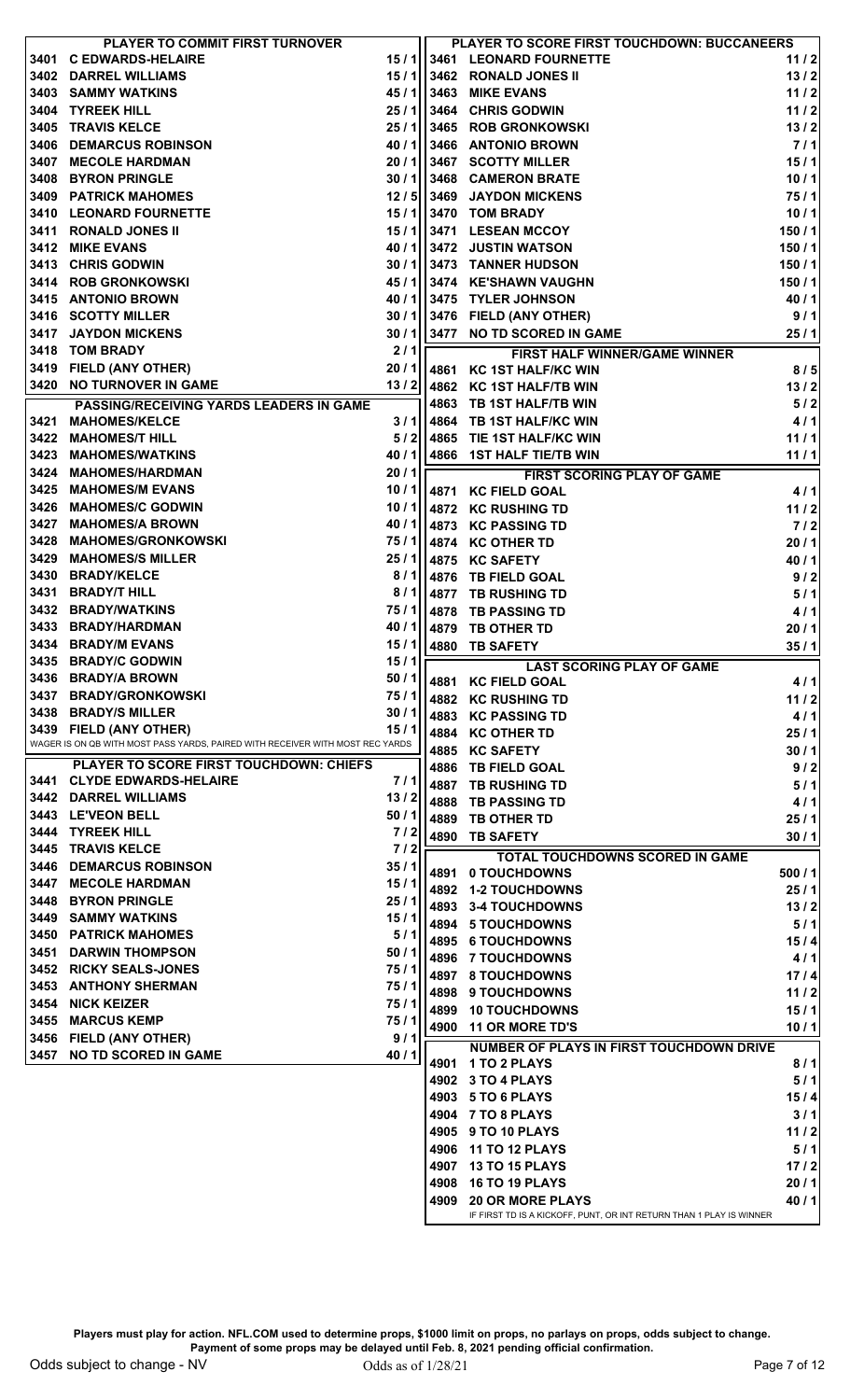|      | <b>NUMBER OF PATRICK MAHOMES TOUCHDOWN PASSES</b> |         |          | <b>WHAT WILL HAPPEN FIRST</b>                      |           |
|------|---------------------------------------------------|---------|----------|----------------------------------------------------|-----------|
| 4911 | 0 TOUCHDOWN PASSES                                | 15 / 11 | l 7101 l | <b>CHIEFS PUNT</b>                                 | $-125$    |
|      | 4912 1 TOUCHDOWN PASS                             | 7/2     |          | <b>17102 CHIEFS SCORE</b>                          | $+105$    |
|      | 4913 2 TOUCHDOWN PASSES                           | 5/2     |          | <b>CHIEFS FIRST SCORE WILL BE</b>                  |           |
|      | 4914 3 TOUCHDOWN PASSES                           | 2/1     |          | 7103 TOUCHDOWN                                     | -1601     |
|      | 4915 4 TOUCHDOWN PASSES                           | 9/2     |          | 7104 FIELD GOAL OR SAFETY                          | $+140$    |
|      | 4916 5 TOUCHDOWN PASSES                           | 15/1    |          | <b>CHIEFS LAST SCORE WILL BE</b>                   |           |
|      | 4917 6 OR MORE TD PASSES                          | 25/1    |          | 7105 TOUCHDOWN                                     | $-180$    |
|      | <b>NUMBER OF TOM BRADY TOUCHDOWN PASSES</b>       |         |          | 7106 FIELD GOAL OR SAFETY                          | $+160$    |
| 4921 | 0 TOUCHDOWN PASSES                                | 9/1     |          | <b>WILL CHIEFS SCORE IN EVERY QUARTER</b>          |           |
|      | 4922 1 TOUCHDOWN PASS                             | 14 / 5  | 7107 YES |                                                    | <b>EV</b> |
|      | 4923 2 TOUCHDOWN PASSES                           | 2/1     | 7108 NO  |                                                    | $-120$    |
| 4924 | <b>3 TOUCHDOWN PASSES</b>                         | 12/5    |          | <b>CHIEFS TOUCHDOWN IN FIRST QUARTER</b>           |           |
|      | 4925 4 TOUCHDOWN PASSES                           | 13/2    | 7109 YES |                                                    | $-125$    |
|      | 4926 5 TOUCHDOWN PASSES                           | 20/1    | 7110 NO  |                                                    | $+105$    |
|      | 4927 6 OR MORE TD PASSES                          | 40 / 1  |          |                                                    |           |
|      | <b>TOTAL MADE FIELD GOALS IN GAME</b>             |         |          | <b>CHIEFS TOUCHDOWN IN SECOND QUARTER</b>          |           |
| 4931 | 0 FIELD GOALS MADE                                | 14/1    | 7111 YES |                                                    | $-240$    |
|      | 4932 1 FIELD GOAL                                 | 8/1     | 7112 NO  |                                                    | $+200$    |
|      | 4933 2 FIELD GOALS                                | $+330$  |          | <b>CHIEFS TOUCHDOWN IN THIRD QUARTER</b>           |           |
|      | 4934 3 FIELD GOALS                                | 3/1     | 7113 YES |                                                    | -1401     |
|      | 4935 4 FIELD GOALS                                | 7/2     | 7114 NO  |                                                    | $+120$    |
|      |                                                   |         |          | <b>CHIEFS TOUCHDOWN IN FOURTH QUARTER</b>          |           |
|      | 4936 5 FIELD GOALS                                | 4/1     | 7115 YES |                                                    | $-220$    |
|      | 4937 6 FIELD GOALS                                | 12/1    | 7116 NO  |                                                    | $+190$    |
|      | 4938 7 FIELD GOALS                                | 20/1    |          | WILL THE CHIEFS HAVE A RUSHING TOUCHDOWN           |           |
|      | 4939 8 FIELD GOALS                                | 50/1    | 7117 YES |                                                    | $-280$    |
|      | 4940 9 OR MORE FG'S                               | 60/1    | 7118 NO  |                                                    | $+240$    |
|      | DISTANCE OF FIRST MADE FIELD GOAL                 |         |          |                                                    |           |
|      | 4941 NO FIELD GOAL MADE                           | 15/1    |          | WILL CHIEFS HAVE A RUSHING TOUCHDOWN IN FIRST HALF |           |
|      | 4942 17-22 YARDS                                  | 17/2    | 7119 YES |                                                    | -1651     |
|      | 4943 23-29 YARDS                                  | 3/1     | 7120 NO  |                                                    | $+145$    |
|      | 4944 30-36 YARDS                                  | 7/2     |          | <b>CHIEFS PLAYER WITH 2 OR MORE TOUCHDOWNS</b>     |           |
| 4945 | <b>37-43 YARDS</b>                                | 13/4    | 7121     | <b>YES</b>                                         | +1051     |
| 4946 | 44-49 YARDS                                       | 4/1     | 7122 NO  |                                                    | $-125$    |
| 4947 | <b>50-55 YARDS</b>                                | 8/1     |          | PASSING TOUCHDOWNS DO NOT COUNT                    |           |
|      | 4948 56-61 YARDS                                  |         |          |                                                    |           |
|      |                                                   |         |          | <b>CHIEFS PLAYERS WITH RUSH ATTEMPT</b>            |           |
|      |                                                   | 22/1    |          | 7123 TOTAL PLAYERS<br>$-160$                       |           |
|      | 4949 62 YARDS OR MORE                             | 75/1    |          | $41/2$ +140                                        |           |
|      | FIRST ACCEPTED PENALTY IN GAME                    |         |          | <b>CHIEFS PLAYERS WITH PASS RECEPTION</b>          |           |
|      | 4951 FALSE START                                  | 14/5    |          | 7125 TOTAL PLAYERS<br>-150                         |           |
|      | 4952 OFFSIDE/ENCR/NEUTZNE                         | 17/4    |          | 7                                                  |           |
|      | 4953 OFF OR DEF HOLDING                           | 11/4    |          | $+130$                                             |           |
|      | <b>4954 PASS INTERFERENCE</b>                     | 8/1     |          | <b>COMPLETIONS: PATRICK MAHOMES</b>                |           |
|      | 4955 DELAY OF GAME                                | 14/1    |          | 7127 TOTAL COMPLETIONS<br>$-110$                   |           |
|      | 4956 ILLEGAL CONTACT                              | 22/1    |          | 26 1/2 -110                                        |           |
|      | 4957 ILLEGAL BLOCK                                | 8/1     |          | <b>PASS ATTEMPTS: PATRICK MAHOMES</b>              |           |
|      | <b>4958 ROUGHING THE PASSER</b>                   | 15/1    |          | 7129 PASS ATTEMPTS<br>$-110$                       |           |
|      | 4959 ANY OTHER PENALTY                            | 15/2    |          | $-110$<br>40                                       |           |
|      | 4960 NO PENALTY IN GAME                           | 100/1   |          | <b>PASS YARDS: PATRICK MAHOMES</b>                 |           |
|      | <b>PLAYER WITH FIRST RECEPTION: CHIEFS</b>        |         |          | 7131 PASSING YARDS<br>$-110$                       |           |
|      | 4961 CLYDE EDWARDS-HELAIRE                        | $6/1$   |          | 315 1/2 -110                                       |           |
|      | <b>4962 DARREL WILLIAMS</b>                       | 12/1    |          | <b>TOUCHDOWN PASSES: PATRICK MAHOMES</b>           |           |
|      | 4963 LE'VEON BELL                                 | 40/1    |          | <b>7133 TOUCHDOWN PASSES</b><br>-140               |           |
|      | <b>4964 SAMMY WATKINS</b>                         | 8/1     |          | $21/2$ +120                                        |           |
|      | 4965 TYREEK HILL                                  | 9/4     |          |                                                    |           |
|      | <b>4966 TRAVIS KELCE</b>                          | 2/1     |          | <b>WILL PATRICK MAHOMES THROW AN INTERCEPTION</b>  |           |
|      | <b>4967 DEMARCUS ROBINSON</b>                     |         | 7135 YES |                                                    | <b>EV</b> |
|      | 4968 MECOLE HARDMAN                               | 12/1    | 7136 NO  |                                                    | $-120$    |
|      |                                                   | 12/1    |          | <b>WHICH HAPPENS FIRST: PATRICK MAHOMES</b>        |           |
|      | 4969 BYRON PRINGLE                                | 15/1    | 7137     | <b>PASSING TD</b>                                  | $-380$    |
|      | 4970 FIELD (ANY OTHER)                            | 50/1    | 7138     | <b>INTERCEPTION</b>                                | $+310$    |
|      | PLAYER WITH FIRST RECEPTION: BUCCANEERS           |         |          | <b>FIRST PASS: PATRICK MAHOMES</b>                 |           |
|      | <b>4971 LEONARD FOURNETTE</b>                     | 10/1    | 7139     | <b>COMPLETE</b>                                    | -190      |
|      | 4972 RONALD JONES II                              | 12/1    |          | 7140 INCOMPLETE                                    | $+170$    |
|      | 4973 MIKE EVANS                                   | 3/1     |          | AN INTERCEPTION IS AN INCOMPLETE PASS              |           |
|      | 4974 CHRIS GODWIN                                 | 5/2     |          | <b>YARDS OF FIRST COMPLETION: PATRICK MAHOMES</b>  |           |
|      | 4975 ROB GRONKOWSKI                               | 15/2    |          | 7141 FIRST COMPLETION<br>-110                      |           |
|      | 4976 ANTONIO BROWN                                | 7/1     |          | $101/2$ -110                                       |           |
|      | <b>4977 SCOTTY MILLER</b>                         | 9/1     |          | IF NO COMPLETION, THEN PROP IS A REFUND            |           |
|      | <b>4978 CAMERON BRATE</b>                         | 15/2    |          | YARDS OF LONGEST COMPLETION: PATRICK MAHOMES       |           |
|      | 4979 TYLER JOHNSON                                | 20/1    |          | 7143 LONGEST COMPLETION<br>$-110$                  |           |
|      | 4980 FIELD (ANY OTHER)                            | 35/1    |          | 45 1/2 -110                                        |           |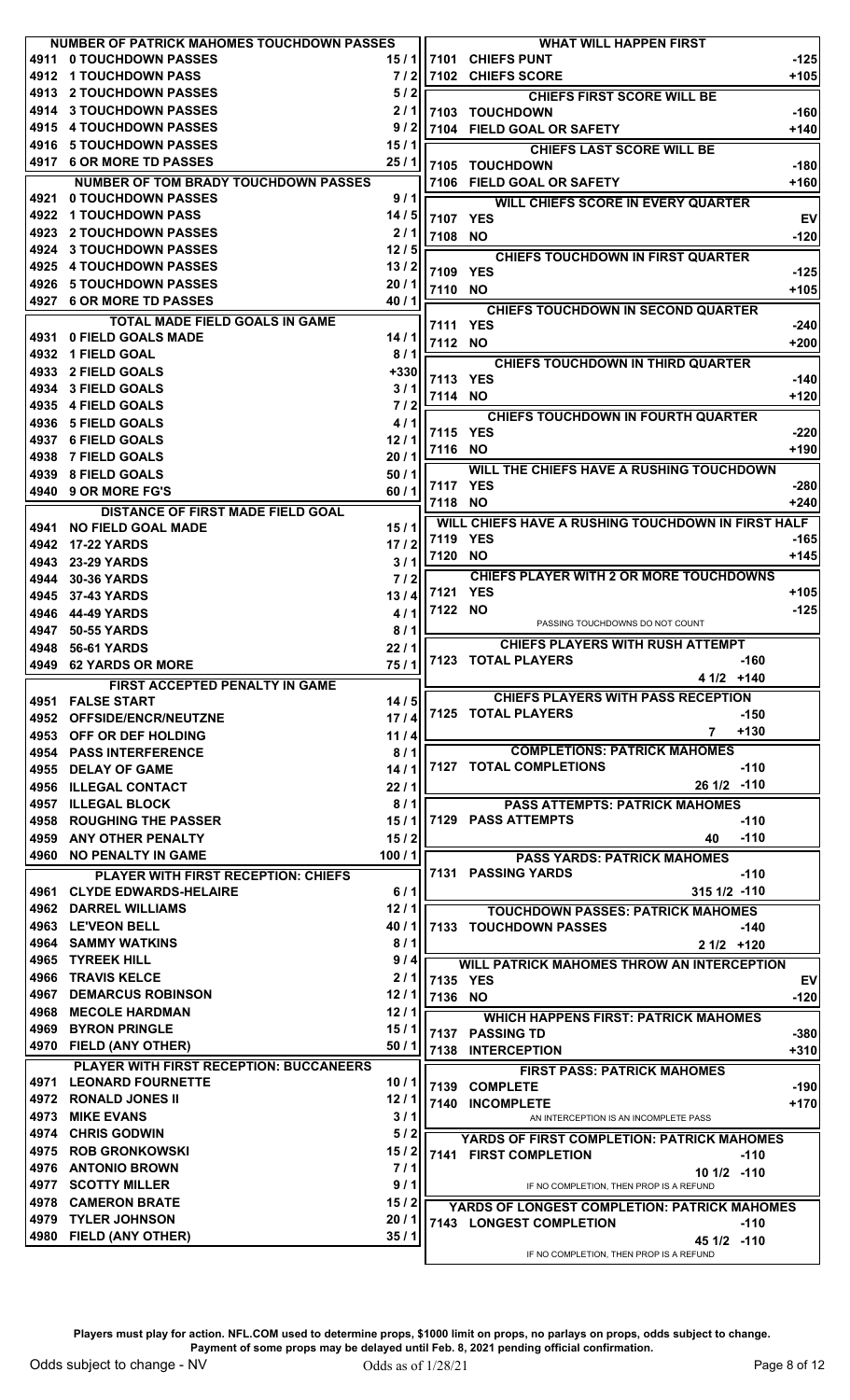|          | DISTANCE OF FIRST TOUCHDOWN PASS: PATRICK MAHOMES<br>7145 DISTANCE 1ST TD PASS | $-110$                 |        |                     | <b>RUSHING ATTEMPTS: TYREEK HILL</b><br><b>7189 RUSHING ATTEMPTS</b><br>$+140$ |                  |
|----------|--------------------------------------------------------------------------------|------------------------|--------|---------------------|--------------------------------------------------------------------------------|------------------|
|          |                                                                                | 13 1/2 -110            |        |                     | 1 1/2 -160                                                                     |                  |
|          | IF NO TOUCHDOWN PASS, THEN PROP IS A REFUND                                    |                        |        |                     | <b>WILL TYREEK HILL SCORE A TOUCHDOWN</b>                                      |                  |
|          | <b>RUSHING ATTEMPTS: PATRICK MAHOMES</b><br>7147 RUSHING ATTEMPTS              | $+100$                 |        | 7191 YES<br>7192 NO |                                                                                | $-150$<br>$+130$ |
|          |                                                                                | $51/2$ -120            |        |                     | <b>RECEPTIONS: TRAVIS KELCE</b>                                                |                  |
|          | <b>RUSHING YARDS: PATRICK MAHOMES</b>                                          |                        |        |                     | 7193 RECEPTIONS<br>$-110$                                                      |                  |
|          | 7149 RUSHING YARDS                                                             | $-110$                 |        |                     | 8 1/2 -110                                                                     |                  |
|          |                                                                                | $301/2$ -110           |        |                     | <b>RECEIVING YARDS: TRAVIS KELCE</b>                                           |                  |
| 7151 YES | <b>WILL PATRICK MAHOMES HAVE A RUSHING TOUCHDOWN</b>                           |                        | $+240$ |                     | 7195 RECEIVING YARDS<br>$-110$                                                 |                  |
| 7152 NO  |                                                                                |                        | $-280$ |                     | 105 1/2 -110                                                                   |                  |
|          | <b>RUSHING ATTEMPTS: CLYDE EDWARDS-HELAIRE</b>                                 |                        |        |                     | YARDS OF FIRST RECEPTION: TRAVIS KELCE<br>7197 FIRST RECEPTION<br>$-110$       |                  |
|          | <b>7153 RUSHING ATTEMPTS</b>                                                   | $-110$                 |        |                     | $121/2$ -110                                                                   |                  |
|          |                                                                                | 10 1/2 -110            |        |                     | IF NO RECEPTION, THEN PROP IS A REFUND                                         |                  |
|          | <b>RUSHING YARDS: CLYDE EDWARDS-HELAIRE</b>                                    |                        |        |                     | <b>YARDS OF LONGEST RECEPTION: TRAVIS KELCE</b>                                |                  |
|          | 7155 RUSHING YARDS                                                             | $-110$<br>45 1/2 -110  |        |                     | 7199 LONGEST RECEPTION<br>$-110$<br>$251/2$ -110                               |                  |
|          | YARDS OF 1ST RUSHING ATTEMPT: CLYDE EDWARDS-HELAIRE                            |                        |        |                     | IF NO RECEPTION, THEN PROP IS A REFUND                                         |                  |
|          | 7157 FIRST RUSH                                                                | $+100$                 |        |                     | <b>WILL TRAVIS KELCE SCORE A TOUCHDOWN</b>                                     |                  |
|          |                                                                                | $31/2$ -120            |        | 7201 YES            |                                                                                | $-140$           |
|          | IF NO RUSH ATTEMPT. THEN PROP IS A REFUND                                      |                        |        | 7202 NO             |                                                                                | $+120$           |
|          | YARDS OF LONGEST RUSH: CLYDE EDWARDS-HELAIRE<br>7159 LONGEST RUSH              | $-110$                 |        |                     | <b>RECEPTIONS: SAMMY WATKINS</b><br>7203 RECEPTIONS<br>$-110$                  |                  |
|          |                                                                                | $111/2$ -110           |        |                     | 2 1/2 -110                                                                     |                  |
|          | IF NO RUSH ATTEMPT, THEN PROP IS A REFUND                                      |                        |        |                     | <b>RECEIVING YARDS: SAMMY WATKINS</b>                                          |                  |
|          | <b>RECEPTIONS: CLYDE EDWARDS-HELAIRE</b>                                       |                        |        |                     | 7205 RECEIVING YARDS<br>$-110$                                                 |                  |
|          | 7161 RECEPTIONS                                                                | $+130$                 |        |                     | $271/2$ -110                                                                   |                  |
|          |                                                                                | $21/2$ -150            |        |                     | <b>WILL SAMMY WATKINS SCORE A TOUCHDOWN</b>                                    |                  |
|          | <b>RECEIVING YARDS: CLYDE EDWARDS-HELAIRE</b><br>7163 RECEIVING YARDS          | $-110$                 |        | 7207 YES<br>7208 NO |                                                                                | $+250$<br>$-300$ |
|          |                                                                                | 19 1/2 -110            |        |                     | <b>RECEPTIONS: DEMARCUS ROBINSON</b>                                           |                  |
|          | WILL CLYDE EDWARDS-HELAIRE SCORE A TOUCHDOWN                                   |                        |        | 7209                | <b>RECEPTIONS</b><br>$-110$                                                    |                  |
| 7165 YES |                                                                                |                        | $+130$ |                     | $21/2$ -110                                                                    |                  |
| 7166 NO  |                                                                                |                        | $-150$ |                     | <b>RECEIVING YARDS: DEMARCUS ROBINSON</b>                                      |                  |
|          | <b>RUSHING ATTEMPTS: DARREL WILLIAMS</b><br><b>7167 RUSHING ATTEMPTS</b>       | $-110$                 |        |                     | 7211 RECEIVING YARDS<br>-110<br>27 1/2 -110                                    |                  |
|          |                                                                                | $91/2$ -110            |        |                     | <b>WILL DEMARCUS ROBINSON SCORE A TOUCHDOWN</b>                                |                  |
|          | <b>RUSHING YARDS: DARREL WILLIAMS</b>                                          |                        |        | 7213 YES            |                                                                                | $-360$           |
|          | 7169 RUSHING YARDS                                                             | $-110$                 |        | 7214 NO             |                                                                                | $+300$           |
|          |                                                                                | 40 1/2 -110            |        |                     | <b>RECEPTIONS: MECOLE HARDMAN</b>                                              |                  |
|          | YARDS OF FIRST RUSHING ATTEMPT: DARREL WILLIAMS<br>7171 FIRST RUSH             | $+100$                 |        |                     | 7215 RECEPTIONS<br>$-120$<br>$21/2$ +100                                       |                  |
|          |                                                                                | $31/2$ -120            |        |                     | <b>RECEIVING YARDS: MECOLE HARDMAN</b>                                         |                  |
|          | IF NO RUSH ATTEMPT, THEN PROP IS A REFUND                                      |                        |        |                     | 7217 RECEIVING YARDS<br>$-110$                                                 |                  |
|          | <b>YARDS OF LONGEST RUSH: DARREL WILLIAMS</b>                                  |                        |        |                     | $32 \frac{1}{2}$ -110                                                          |                  |
|          | 7173 LONGEST RUSH                                                              | $-110$<br>$101/2$ -110 |        |                     | <b>RUSHING ATTEMPTS: MECOLE HARDMAN</b>                                        |                  |
|          | IF NO RUSH ATTEMPT, THEN PROP IS A REFUND                                      |                        |        |                     | <b>7219 RUSHING ATTEMPTS</b><br>$+160$<br>$1/2$ -180                           |                  |
|          | <b>RECEPTIONS: DARREL WILLIAMS</b>                                             |                        |        |                     | <b>LONGEST KICKOFF RETURN: MECOLE HARDMAN</b>                                  |                  |
|          | 7175 RECEPTIONS                                                                | $+115$                 |        |                     | 7221 LONGEST KICKOFF RETURN<br>$-110$                                          |                  |
|          |                                                                                | 2 1/2 -135             |        |                     |                                                                                |                  |
|          |                                                                                |                        |        |                     | 28 1/2 -110                                                                    |                  |
|          | <b>RECEIVING YARDS: DARREL WILLIAMS</b>                                        |                        |        |                     | IF NO KICKOFF RETURN, THEN PROP IS A REFUND                                    |                  |
|          | 7177 RECEIVING YARDS                                                           | $-110$<br>$181/2$ -110 |        |                     | <b>LONGEST PUNT RETURN: MECOLE HARDMAN</b>                                     |                  |
|          | WILL DARREL WILLIAMS SCORE A TOUCHDOWN                                         |                        |        |                     | <b>7223 LONGEST PUNT RETURN</b><br>$-110$                                      |                  |
| 7179 YES |                                                                                |                        | $+130$ |                     | 7 1/2 -110<br>IF NO PUNT RETURN, THEN PROP IS A REFUND                         |                  |
| 7180 NO  |                                                                                |                        | $-150$ |                     | <b>WILL MECOLE HARDMAN SCORE A TOUCHDOWN</b>                                   |                  |
|          | <b>RECEPTIONS: TYREEK HILL</b>                                                 |                        |        | 7225 YES            |                                                                                | $+200$           |
|          | 7181 RECEPTIONS                                                                | $-110$<br>$-110$<br>7  |        | 7226 NO             |                                                                                | $-240$           |
|          | <b>RECEIVING YARDS: TYREEK HILL</b>                                            |                        |        |                     | <b>RECEPTIONS: BYRON PRINGLE</b><br>7227 RECEPTIONS                            |                  |
|          | 7183 RECEIVING YARDS                                                           | $-110$                 |        |                     | $-150$<br>$11/2$ +130                                                          |                  |
|          |                                                                                | 102 1/2 -110           |        |                     | <b>RECEIVING YARDS: BYRON PRINGLE</b>                                          |                  |
|          | YARDS OF FIRST RECEPTION: TYREEK HILL                                          |                        |        |                     | 7229 RECEIVING YARDS<br>$-110$                                                 |                  |
|          | 7185 FIRST RECEPTION                                                           | $-110$                 |        |                     | 18 1/2 -110                                                                    |                  |
|          | IF NO RECEPTION, THEN PROP IS A REFUND                                         | 14 1/2 -110            |        |                     | <b>WILL BYRON PRINGLE SCORE A TOUCHDOWN</b>                                    |                  |
|          | YARDS OF LONGEST RECEPTION: TYREEK HILL                                        |                        |        | 7231 YES<br>7232 NO |                                                                                | $+500$<br>$-700$ |
|          | 7187 LONGEST RECEPTION                                                         | $-110$                 |        |                     | <b>TOTAL POINTS SCORED: HARRISON BUTKER</b>                                    |                  |
|          | IF NO RECEPTION, THEN PROP IS A REFUND                                         | 34 1/2 -110            |        |                     | 7233 TOTAL POINTS SCORED<br>$-110$<br>$-110$                                   |                  |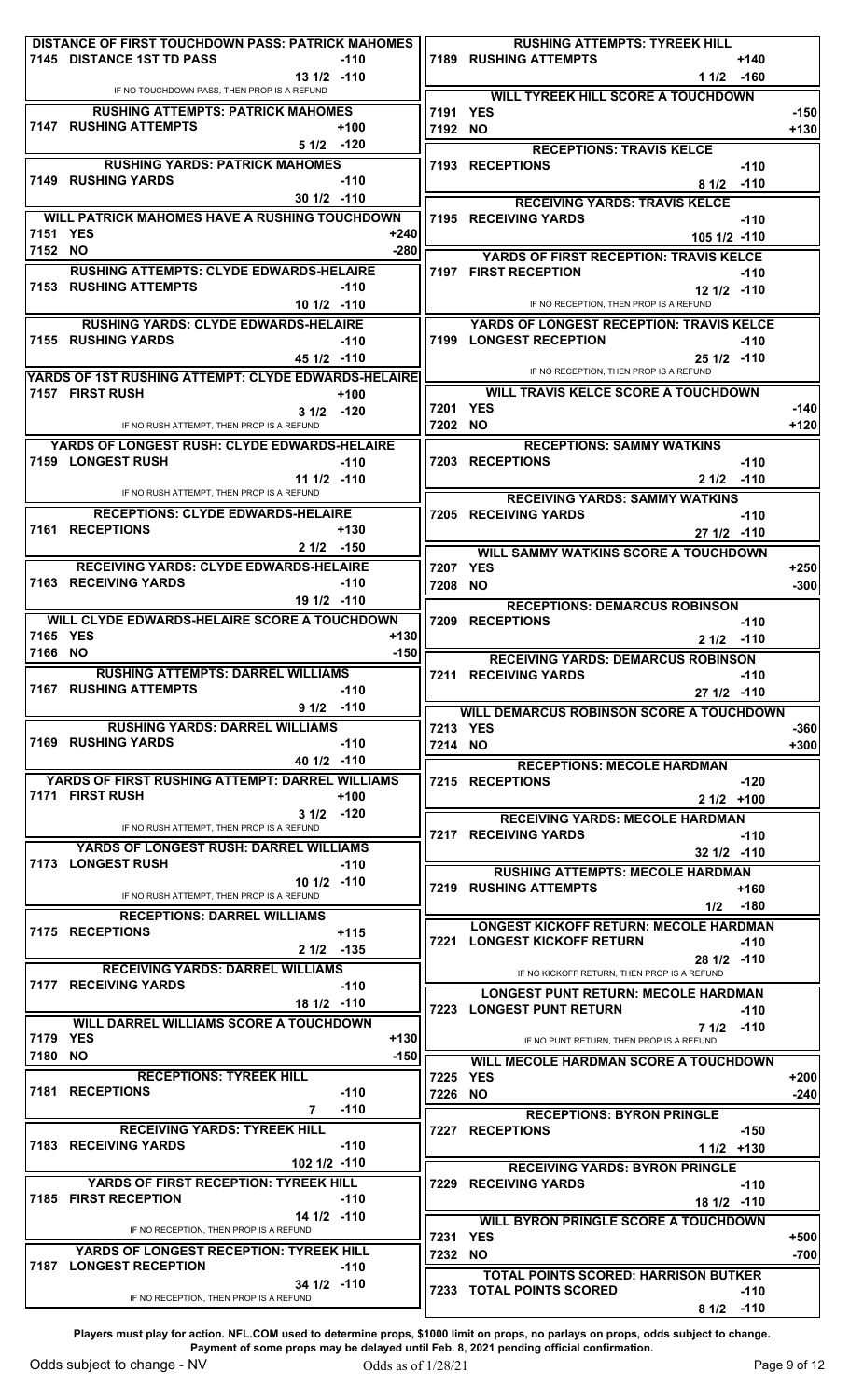|                     | TOTAL FIELD GOALS: HARRISON BUTKER                                          |                  |          | <b>COMPLETIONS: TOM BRADY</b>                                                        |        |
|---------------------|-----------------------------------------------------------------------------|------------------|----------|--------------------------------------------------------------------------------------|--------|
|                     | 7235 TOTAL FIELD GOALS<br>-135                                              |                  |          | 7281 TOTAL COMPLETIONS<br>$-110$                                                     |        |
|                     | $11/2$ +115                                                                 |                  |          | $251/2$ -110                                                                         |        |
|                     | <b>LONGEST GROSS PUNT: TOMMY TOWNSEND</b>                                   |                  |          | <b>PASSING ATTEMPTS: TOM BRADY</b>                                                   |        |
|                     | 7237 LONGEST GROSS PUNT<br>$-110$                                           |                  |          | <b>7283 PASS ATTEMPTS</b><br>$-110$                                                  |        |
|                     | $52 \frac{1}{2}$ -110<br>IF NO PUNT THEN PROP IS A REFUND                   |                  |          | 38 1/2 -110                                                                          |        |
|                     | <b>SOLO+ASSIST TACKLES: DANIEL SORENSEN</b>                                 |                  |          | <b>PASSING YARDS: TOM BRADY</b><br>7285 PASSING YARDS<br>$-110$                      |        |
|                     | 7239 SOLO + ASST TACKLES<br>$-130$                                          |                  |          | 295 1/2 -110                                                                         |        |
|                     | $51/2$ +110                                                                 |                  |          | <b>TOUCHDOWN PASSES: TOM BRADY</b>                                                   |        |
|                     | <b>WILL DANIEL SORENSEN HAVE AN INTERCEPTION</b>                            |                  |          | <b>7287 TOUCHDOWN PASSES</b><br>$+100$                                               |        |
| 7241 YES            |                                                                             | $+350$           |          | 2 1/2 -120                                                                           |        |
| 7242 NO             |                                                                             | $-430$           |          | <b>WILL TOM BRADY THROW AN INTERCEPTION</b>                                          |        |
|                     | <b>SOLO+ASSIST TACKLES: ANTHONY HITCHENS</b>                                |                  | 7289 YES |                                                                                      | $-140$ |
|                     | 7243 SOLO + ASST TACKLES<br>$-130$                                          |                  | 7290 NO  |                                                                                      | $+120$ |
|                     | $51/2$ +110                                                                 |                  |          | <b>WHICH HAPPENS FIRST: TOM BRADY</b>                                                |        |
|                     | <b>SOLO+ASSIST TACKLES: TYRANN MATHIEU</b>                                  |                  |          | 7291 PASSING TD                                                                      | $-220$ |
|                     | 7245 SOLO + ASST TACKLES<br>$-140$                                          |                  |          | 7292 INTERCEPTION                                                                    | $+190$ |
|                     | $41/2$ +120                                                                 |                  |          | <b>FIRST PASS: TOM BRADY</b>                                                         |        |
|                     | WILL TYRANN MATHIEU HAVE AN INTERCEPTION                                    |                  |          | 7293 COMPLETE                                                                        | $-180$ |
| 7247 YES            |                                                                             | $+310$           |          | 7294 INCOMPLETE                                                                      | $+160$ |
| 7248 NO             |                                                                             | $-380$           |          | AN INTERCEPTION IS AN INCOMPLETE PASS                                                |        |
|                     | <b>SOLO+ASSIST TACKLES: CHRIS JONES</b>                                     |                  |          | YARDS OF FIRST COMPLETION: TOM BRADY                                                 |        |
|                     | 7249 SOLO + ASST TACKLES<br>-135                                            |                  |          | 7295 FIRST COMPLETION<br>$-110$                                                      |        |
|                     | $21/2$ +115                                                                 |                  |          | $91/2$ -110<br>IF NO COMPLETION, THEN PROP IS A REFUND                               |        |
|                     | <b>WILL CHRIS JONES RECORD A SACK</b>                                       |                  |          |                                                                                      |        |
| 7251 YES            |                                                                             | $+105$           |          | YARDS OF LONGEST COMPLETION: TOM BRADY<br>7297 LONGEST COMPLETION<br>$-110$          |        |
| 7252 NO             | IF PLAYER RECORDS 1/2 SACK, THEN YES IS WINNER                              | -125             |          | 40 1/2 -110                                                                          |        |
|                     | <b>WILL FRANK CLARK RECORD A SACK</b>                                       |                  |          | IF NO COMPLETION, THEN PROP IS A REFUND                                              |        |
| 7253 YES            |                                                                             | $+110$           |          | <b>DISTANCE OF FIRST TOUCHDOWN PASS: TOM BRADY</b>                                   |        |
| 7254 NO             |                                                                             | $-130$           |          | 7299 DISTANCE 1ST TD PASS<br>$-110$                                                  |        |
|                     | IF PLAYER RECORDS 1/2 SACK, THEN YES IS WINNER                              |                  |          | 12 1/2 -110                                                                          |        |
|                     | <b>WHAT WILL HAPPEN FIRST IN GAME</b>                                       |                  |          | IF NO TOUCHDOWN PASS THEN PROP IS A REFUND                                           |        |
|                     | 7255 BUCCANEERS PUNT                                                        | $-125$           |          | <b>RUSHING ATTEMPTS: TOM BRADY</b>                                                   |        |
|                     | 7256 BUCCANEERS SCORE                                                       |                  |          | +105 7301 RUSHING ATTEMPTS<br>$-130$                                                 |        |
|                     | <b>BUCCANEERS FIRST SCORE WILL BE</b>                                       |                  |          | $11/2$ +110                                                                          |        |
|                     |                                                                             |                  |          |                                                                                      |        |
|                     | 7257 TOUCHDOWN                                                              | $-160$           |          | <b>RUSHING YARDS: TOM BRADY</b>                                                      |        |
|                     | 7258 FIELD GOAL OR SAFETY                                                   | $+140$           |          | 7303 RUSHING YARDS<br>$-120$                                                         |        |
|                     | <b>BUCCANEERS LAST SCORE WILL BE</b>                                        |                  |          | $1/2$ +100                                                                           |        |
| 7259                | <b>TOUCHDOWN</b>                                                            | $-180$           |          | <b>WILL TOM BRADY HAVE A RUSHING TOUCHDOWN</b>                                       |        |
|                     | 7260 FIELD GOAL OR SAFETY                                                   | +160             | 7305     | <b>YES</b>                                                                           | $+210$ |
|                     | <b>BUCCANEERS TO SCORE EVERY QUARTER</b>                                    |                  | 7306 NO  |                                                                                      | $-250$ |
| 7261 YES            |                                                                             | $+160$           |          | <b>RUSHING ATTEMPTS: LEONARD FOURNETTE</b><br><b>7307 RUSHING ATTEMPTS</b><br>$-110$ |        |
| 7262 NO             |                                                                             | $-180$           |          | $101/2$ -110                                                                         |        |
|                     | <b>BUCCANEERS TOUCHDOWN IN FIRST QUARTER</b>                                |                  |          |                                                                                      |        |
| 7263 YES<br>7264 NO |                                                                             | $-110$<br>$-110$ |          | <b>RUSHING YARDS: LEONARD FOURNETTE</b><br>7309 RUSHING YARDS<br>$-110$              |        |
|                     |                                                                             |                  |          | 43 1/2 -110                                                                          |        |
| 7265 YES            | <b>BUCCANEERS TOUCHDOWN IN SECOND QUARTER</b>                               | $-210$           |          | YARDS OF FIRST RUSHING ATTEMPT: LEONARD FOURNETTE                                    |        |
| 7266 NO             |                                                                             | +180             |          | 7311 FIRST RUSH<br>$-110$                                                            |        |
|                     | <b>BUCCANEERS TOUCHDOWN IN THIRD QUARTER</b>                                |                  |          | $31/2$ -110                                                                          |        |
| 7267 YES            |                                                                             | $-120$           |          | IF NO RUSHING ATTEMPT, THEN PROP IS A REFUND                                         |        |
| 7268 NO             |                                                                             | EV               |          | <b>YARDS OF LONGEST RUSH: LEONARD FOURNETTE</b>                                      |        |
|                     | <b>BUCCANEERS TOUCHDOWN IN FOURTH QUARTER</b>                               |                  |          | 7313 LONGEST RUSH<br>$-110$                                                          |        |
| 7269 YES            |                                                                             | $-200$           |          | 11 1/2 -110                                                                          |        |
| 7270 NO             |                                                                             | $+175$           |          | IF NO RUSHING ATTEMPT, THEN PROP IS A REFUND                                         |        |
|                     | <b>BUCCANEERS HAVE A RUSHING TOUCHDOWN IN GAME</b>                          |                  |          | <b>RECEPTIONS: LEONARD FOURNETTE</b><br>7315 RECEPTIONS<br>$+110$                    |        |
| 7271 YES            |                                                                             | $-220$           |          | $31/2$ -130                                                                          |        |
| 7272 NO             |                                                                             | $+190$           |          | <b>RECEIVING YARDS: LEONARD FOURNETTE</b>                                            |        |
|                     | <b>BUCCANEERS HAVE A RUSHING TOUCHDOWN IN 1ST HALF</b>                      |                  |          | 7317 RECEIVING YARDS<br>$-110$                                                       |        |
| 7273 YES            |                                                                             | $-135$           |          | 22 1/2 -110                                                                          |        |
| 7274 NO             |                                                                             | $+115$           |          | WILL LEONARD FOURNETTE SCORE A TOUCHDOWN                                             |        |
|                     | <b>BUCCANEERS PLAYER WITH 2 OR MORE TOUCHDOWNS</b>                          |                  | 7319 YES |                                                                                      | $+110$ |
| 7275 YES            |                                                                             | +150             | 7320 NO  |                                                                                      | $-130$ |
| 7276 NO             | PASSING TOUCHDOWNS DO NOT COUNT                                             | $-170$           |          | <b>RUSHING ATTEMPTS: RONALD JONES II</b>                                             |        |
|                     |                                                                             |                  | 7321     | <b>RUSHING ATTEMPTS</b><br>$-110$                                                    |        |
|                     | <b>BUCCANEERS PLAYERS WITH RUSH ATTEMPT</b><br>7277 TOTAL PLAYERS<br>$-180$ |                  |          | 10 1/2 -110                                                                          |        |
|                     | $31/2$ +160                                                                 |                  |          | <b>RUSHING YARDS: RONALD JONES II</b>                                                |        |
|                     | <b>BUCCANEERS PLAYERS WITH PASS RECEPTION</b>                               |                  |          | <b>7323 RUSHING YARDS</b><br>$-110$                                                  |        |
|                     | 7279 TOTAL PLAYERS<br>$-200$                                                |                  |          | 43 1/2 -110                                                                          |        |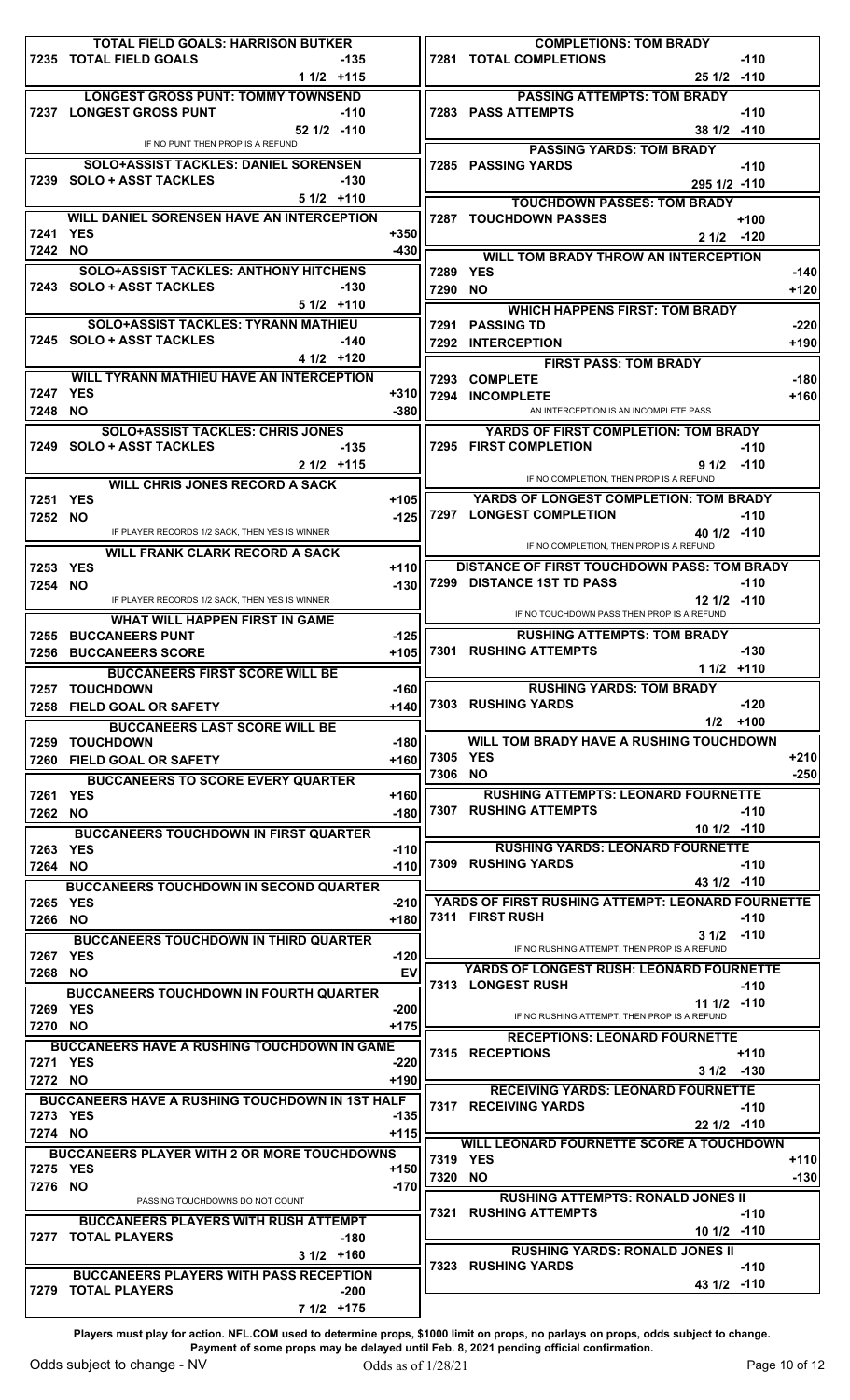|          | YARDS OF FIRST RUSHING ATTEMPT: RONALD JONES II                       |              |                  |        |          | WILL ROB GRONKOWSKI SCORE A TOUCHDOWN                                                |                  |
|----------|-----------------------------------------------------------------------|--------------|------------------|--------|----------|--------------------------------------------------------------------------------------|------------------|
|          | 7325 FIRST RUSH                                                       |              | $+100$           |        | 7369 YES |                                                                                      | $+175$           |
|          | IF NO RUSHING ATTEMPT, THEN PROP IS A REFUND                          | $31/2$ -120  |                  |        | 7370 NO  |                                                                                      | $-200$           |
|          | YARDS OF LONGEST RUSH: RONALD JONES II                                |              |                  |        |          | <b>RECEPTIONS: ANTONIO BROWN</b>                                                     |                  |
|          | 7327 LONGEST RUSH                                                     |              | -110             |        |          | 7371 RECEPTIONS<br>$-110$<br>$-110$                                                  |                  |
|          |                                                                       | $111/2$ -110 |                  |        |          | 4                                                                                    |                  |
|          | IF NO RUSHING ATTEMPT, THEN PROP IS A REFUND                          |              |                  |        |          | <b>RECEIVING YARDS: ANTONIO BROWN</b><br>7373 RECEIVING YARDS<br>$-110$              |                  |
|          | <b>RECEPTIONS: RONALD JONES II</b>                                    |              |                  |        |          | 43 1/2 -110                                                                          |                  |
|          | 7329 RECEPTIONS                                                       |              | $-110$           |        |          | <b>WILL ANTONIO BROWN SCORE A TOUCHDOWN</b>                                          |                  |
|          |                                                                       | $11/2$ -110  |                  |        | 7375 YES |                                                                                      | $+165$           |
|          | <b>RECEIVING YARDS: RONALD JONES II</b>                               |              |                  |        | 7376 NO  |                                                                                      | $-185$           |
|          | 7331 RECEIVING YARDS                                                  |              | $-110$           |        |          | <b>RECEPTIONS: SCOTTY MILLER</b>                                                     |                  |
|          |                                                                       | $101/2$ -110 |                  |        |          | 7377 RECEPTIONS<br>$-140$                                                            |                  |
|          | <b>WILL RONALD JONES II SCORE A TOUCHDOWN</b>                         |              |                  |        |          | $11/2$ +120                                                                          |                  |
| 7333 YES |                                                                       |              |                  | $+140$ |          | <b>RECEIVING YARDS: SCOTTY MILLER</b>                                                |                  |
| 7334 NO  |                                                                       |              |                  | $-160$ |          | 7379 RECEIVING YARDS<br>$-110$                                                       |                  |
|          | <b>RUSHING ATTEMPTS: KE'SHAWN VAUGHN</b>                              |              |                  |        |          | 21 1/2 -110                                                                          |                  |
|          | <b>7335 RUSHING ATTEMPTS</b>                                          |              |                  |        |          | <b>RUSHING ATTEMPTS: SCOTTY MILLER</b>                                               |                  |
|          |                                                                       |              |                  |        |          | <b>7381 RUSHING ATTEMPTS</b><br>$+320$                                               |                  |
|          | <b>RUSHING YARDS: KE'SHAWN VAUGHN</b>                                 |              |                  |        |          | 1/2<br>$-400$                                                                        |                  |
|          | 7337 RUSHING YARDS                                                    |              |                  |        |          | <b>WILL SCOTTY MILLER SCORE A TOUCHDOWN</b>                                          |                  |
|          |                                                                       |              |                  |        | 7383 YES |                                                                                      | $+240$           |
|          | <b>RECEPTIONS: MIKE EVANS</b>                                         |              |                  |        | 7384 NO  |                                                                                      | $-280$           |
|          | 7339 RECEPTIONS                                                       |              | $+100$<br>$-120$ |        |          | <b>RECEPTIONS: CAMERON BRATE</b>                                                     |                  |
|          |                                                                       | 4 1/2        |                  |        |          | 7385 RECEPTIONS<br>$-125$                                                            |                  |
|          | <b>RECEIVING YARDS: MIKE EVANS</b><br>7341 RECEIVING YARDS            |              | $-110$           |        |          | $+105$<br>3.                                                                         |                  |
|          |                                                                       | 67 1/2 -110  |                  |        |          | <b>RECEIVING YARDS: CAMERON BRATE</b>                                                |                  |
|          | <b>YARDS OF FIRST RECEPTION: MIKE EVANS</b>                           |              |                  |        |          | 7387 RECEIVING YARDS<br>$-110$                                                       |                  |
|          | 7343 FIRST RECEPTION                                                  |              | $-110$           |        |          | $341/2$ -110                                                                         |                  |
|          |                                                                       | $91/2$ -110  |                  |        |          | <b>WILL CAMERON BRATE SCORE A TOUCHDOWN</b>                                          |                  |
|          | IF NO RECEPTION, THEN PROP IS A REFUND                                |              |                  |        | 7389     | <b>YES</b>                                                                           | $+300$           |
|          | YARDS OF LONGEST RECEPTION: MIKE EVANS                                |              |                  |        | 7390 NO  |                                                                                      | $-360$           |
|          | 7345 LONGEST RECEPTION                                                |              | $-110$           |        |          | <b>RECEPTIONS: TYLER JOHNSON</b><br>7391 RECEPTIONS<br>$-155$                        |                  |
|          |                                                                       | 23 1/2 -110  |                  |        |          | 1/2<br>+135                                                                          |                  |
|          | IF NO RECEPTION, THEN PROP IS A REFUND                                |              |                  |        |          |                                                                                      |                  |
|          |                                                                       |              |                  |        |          |                                                                                      |                  |
|          | WILL MIKE EVANS SCORE A TOUCHDOWN                                     |              |                  |        |          | <b>RECEIVING YARDS: TYLER JOHNSON</b>                                                |                  |
| 7347 YES |                                                                       |              |                  | $-115$ |          | 7393 RECEIVING YARDS<br>$-110$<br>$91/2$ -110                                        |                  |
| 7348 NO  |                                                                       |              |                  | $-105$ |          |                                                                                      |                  |
|          | <b>RECEPTIONS: CHRIS GODWIN</b>                                       |              |                  |        | 7395 YES | <b>WILL TYLER JOHNSON SCORE A TOUCHDOWN</b>                                          | $+600$           |
|          | 7349 RECEPTIONS                                                       |              | -105             |        | 7396 NO  |                                                                                      | $-900$           |
|          |                                                                       | 51/2         | $-115$           |        |          | <b>LONGEST KICKOFF RETURN: JAYDON MICKENS</b>                                        |                  |
|          | <b>RECEIVING YARDS: CHRIS GODWIN</b><br>7351 RECEIVING YARDS          |              |                  |        |          | 7397 LONGEST KICKOFF RETURN<br>$-110$                                                |                  |
|          |                                                                       | 74 1/2 -110  | $-110$           |        |          | $281/2$ -110                                                                         |                  |
|          |                                                                       |              |                  |        |          | IF NO KICKOFF RETURN, THEN PROP IS A REFUND                                          |                  |
|          | YARDS OF FIRST RECEPTION: CHRIS GODWIN<br><b>7353 FIRST RECEPTION</b> |              | $-110$           |        |          | <b>LONGEST PUNT RETURN: JAYDON MICKENS</b>                                           |                  |
|          |                                                                       | $91/2$ -110  |                  |        |          | 7399 LONGEST PUNT RETURN<br>$-110$                                                   |                  |
|          | IF NO RECEPTION, THEN PROP IS A REFUND                                |              |                  |        |          | $81/2$ -110<br>IF NO PUNT RETURN, THEN PROP IS A REFUND                              |                  |
|          | <b>YARDS OF LONGEST RECEPTION: CHRIS GODWIN</b>                       |              |                  |        |          |                                                                                      |                  |
|          | 7355 LONGEST RECEPTION                                                |              | $-110$           |        |          | <b>TOTAL POINTS SCORED: RYAN SUCCOP</b><br><b>7401 TOTAL POINTS SCORED</b><br>$+100$ |                  |
|          |                                                                       | 25 1/2 -110  |                  |        |          | 8 1/2 -120                                                                           |                  |
|          | IF NO RECEPTION, THEN PROP IS A REFUND                                |              |                  |        |          | <b>TOTAL FIELD GOALS: RYAN SUCCOP</b>                                                |                  |
|          | <b>RUSHING ATTEMPTS: CHRIS GODWIN</b>                                 |              |                  |        |          | <b>7403 TOTAL FIELD GOALS</b><br>$-145$                                              |                  |
|          | <b>7357 RUSHING ATTEMPTS</b>                                          | 1/2          | $+250$<br>-300   |        |          | $11/2$ +125                                                                          |                  |
|          |                                                                       |              |                  |        |          | <b>LONGEST GROSS PUNT: BRADLEY PINION</b>                                            |                  |
| 7359 YES | <b>WILL CHRIS GODWIN SCORE A TOUCHDOWN</b>                            |              |                  | $+120$ |          | 7405 LONGEST GROSS PUNT<br>$-110$                                                    |                  |
| 7360 NO  |                                                                       |              |                  | $-140$ |          | $52 \frac{1}{2}$ -110                                                                |                  |
|          | <b>RECEPTIONS: ROB GRONKOWSKI</b>                                     |              |                  |        |          | IF NO PUNT, THEN PROP IS A REFUND                                                    |                  |
|          | <b>7361 RECEPTIONS</b>                                                |              | $-110$           |        |          | <b>SOLO+ASSIST TACKLES: DEVIN WHITE</b>                                              |                  |
|          |                                                                       | 2 1/2 -110   |                  |        |          | 7407 SOLO + ASST TACKLES<br>$+100$                                                   |                  |
|          | <b>RECEIVING YARDS: ROB GRONKOWSKI</b>                                |              |                  |        |          | $91/2$ -120                                                                          |                  |
|          | 7363 RECEIVING YARDS                                                  |              | $-110$           |        | 7409 YES | <b>WILL DEVIN WHITE RECORD A SACK</b>                                                |                  |
|          |                                                                       | 28 1/2 -110  |                  |        | 7410 NO  |                                                                                      | $-110$<br>$-110$ |
|          | <b>YARDS OF FIRST RECEPTION: ROB GRONKOWSKI</b>                       |              |                  |        |          | IF PLAYER RECORDS 1/2 SACK, THEN YES IS WINNER                                       |                  |
|          | 7365 FIRST RECEPTION                                                  |              | $-110$           |        |          | SOLO+ASSIST TACKLES: LAVONTE DAVID                                                   |                  |
|          | IF NO RECEPTION, THEN PROP IS A REFUND                                | $71/2$ -110  |                  |        |          | 7411 SOLO + ASST TACKLES<br>$-130$                                                   |                  |
|          |                                                                       |              |                  |        |          | 6 1/2 +110                                                                           |                  |
|          | YARDS OF LONGEST RECEPTION: ROB GRONKOWSKI<br>7367 LONGEST RECEPTION  |              | -110             |        |          | <b>SOLO+ASSIST TACKLES: ANTOINE WINFIELD JR</b>                                      |                  |
|          |                                                                       | 14 1/2 -110  |                  |        |          | 7413 SOLO + ASST TACKLES<br>$-110$<br>$-110$<br>51/2                                 |                  |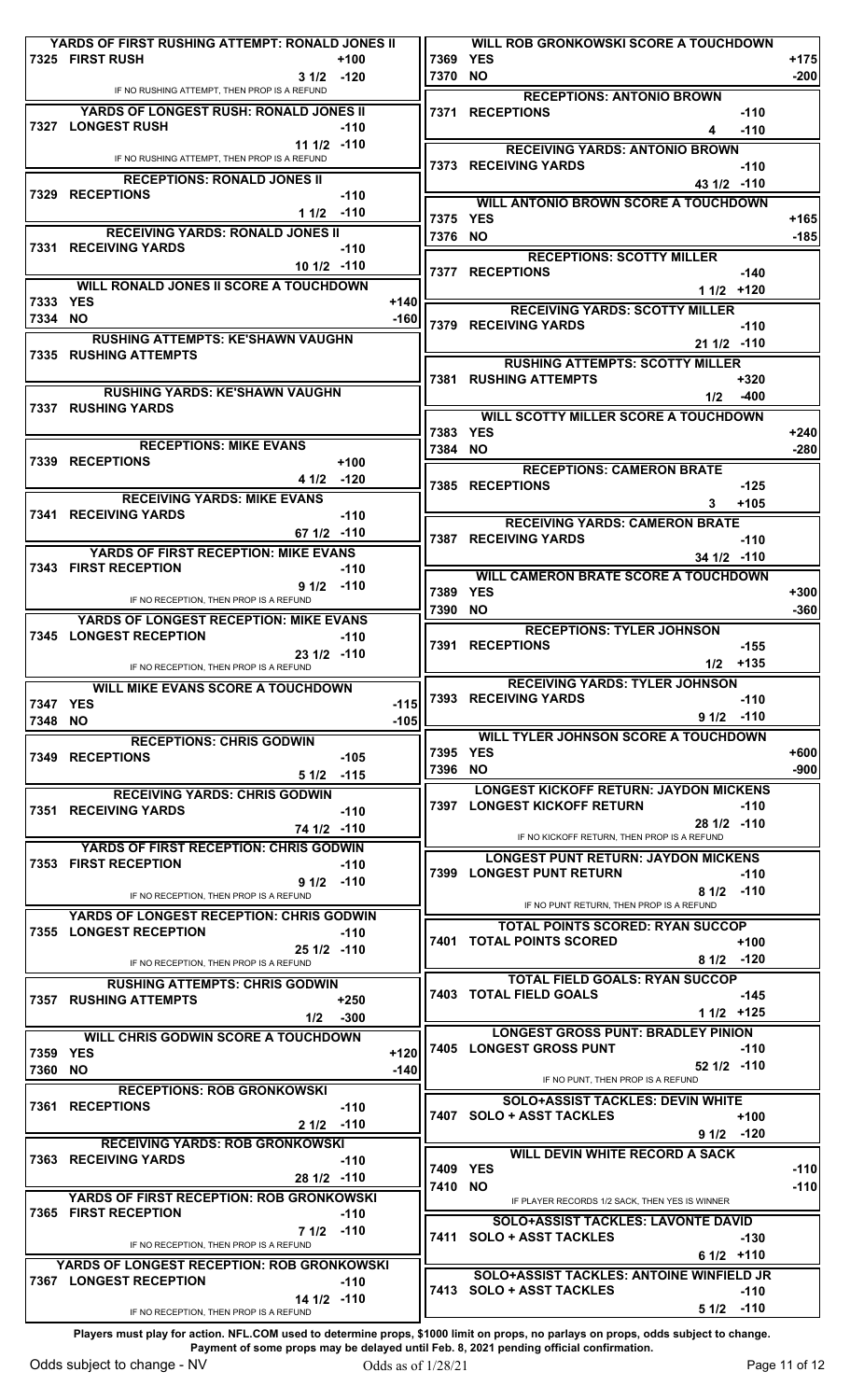|          | SOLO+ASSIST TACKLES: SHAQUIL BARRETT           |        | TO WIN PRO FOOTBALL 55 MVP AWARD |        |
|----------|------------------------------------------------|--------|----------------------------------|--------|
|          | 7415 SOLO + ASST TACKLES<br>-150               |        | 98601 PATRICK MAHOMES            | $-120$ |
|          | $31/2$ +130                                    |        | 98602 CLYDE EDWARDS-HELAIRE      | 30/1   |
|          | WILL SHAQUIL BARRETT RECORD A SACK             |        | 98603 DARREL WILLIAMS            | 30/1   |
| 7417 YES |                                                |        | -115   98604 LE'VEON BELL        | 500/1  |
| 7418 NO  |                                                |        | -105   98605 TYREEK HILL         | 9/1    |
|          | IF PLAYER RECORDS 1/2 SACK, THEN YES IS WINNER |        | 98606 TRAVIS KELCE               | 9/1    |
|          | SOLO+ASSIST TACKLES: JASON PIERRE-PAUL         |        | 98607 SAMMY WATKINS              | 200/1  |
|          | 7419 SOLO + ASST TACKLES<br>-145               |        | 98608 DEMARCUS ROBINSON          | 200/1  |
|          | $31/2$ +125                                    |        | 98609 MECOLE HARDMAN             | 75/1   |
|          | <b>WILL J PIERRE-PAUL RECORD SACK</b>          |        | 98610 BYRON PRINGLE              | 250/1  |
| 7421 YES |                                                | -150   | l 98611 HARRISON BUTKER          | 75/1   |
| 7422 NO  |                                                | +130   | <b>98612 CHRIS JONES</b>         | 125/1  |
|          | IF PLAYER RECORDS 1/2 SACK, THEN YES IS WINNER |        | 98613 TYRANN MATHIEU             | 35/1   |
|          | <b>SOLO+ASSIST TACKLES: NDAMUKONG SUH</b>      |        | 98614 DANIEL SORENSON            | 100/1  |
|          | 7423 SOLO + ASST TACKLES<br>-150               |        | 98615 ANTHONY HITCHENS           | 100/1  |
|          | $21/2$ +130                                    |        | 98616 FRANK CLARK                | 60/1   |
|          | <b>WILL NDAMUKONG SUH RECORD SACK</b>          |        | 98617 TOM BRADY                  | 9/5    |
| 7425 YES |                                                | $+120$ | 98618 LEONARD FOURNETTE          | 30/1   |
| 7426 NO  |                                                | $-140$ | 98619 RONALD JONES II            | 50/1   |
|          | IF PLAYER RECORDS 1/2 SACK, THEN YES IS WINNER |        | 98620 KE'SHAWN VAUGHN            | 550/1  |
|          | WILL CARLTON DAVIS HAVE AN INTERCEPTION        |        | 98621 MIKE EVANS                 | 30/1   |
| 7427 YES |                                                | $+425$ | 98622 CHRIS GODWIN               | 30/1   |
| 7428 NO  |                                                | -550   | 98623 ROB GRONKOWSKI             | 75/1   |
|          |                                                |        | 98624 ANTONIO BROWN              | 75/1   |
|          |                                                |        | 98625 SCOTTY MILLER              | 400/1  |
|          |                                                |        | 98626 CAMERON BRATE              | 100/1  |
|          |                                                |        | 98627 TYLER JOHNSON              | 250/1  |
|          |                                                |        | 98628 JAYDON MICKENS             | 250/1  |
|          |                                                |        | 98629 RYAN SUCCOP                | 75/1   |
|          |                                                |        | 98630 LAVONTE DAVID              | 100/1  |
|          |                                                |        | 98631 ANTOINE WINFIELD JR        | 75/1   |
|          |                                                |        | 98632 SHAQUILL BARRETT           | 75/1   |
|          |                                                |        | 98633 NDAMUKONG SUH              | 100/1  |
|          |                                                |        | 98634 JASON PIERRE-PAUL          | 75/1   |
|          |                                                |        | 98635 CARLTON DAVIS              | 150/1  |
|          |                                                |        | 98636 DEVIN WHITE                | 40/1   |
|          |                                                |        | 98637 FIELD (ANY OTHER)          | 60/1   |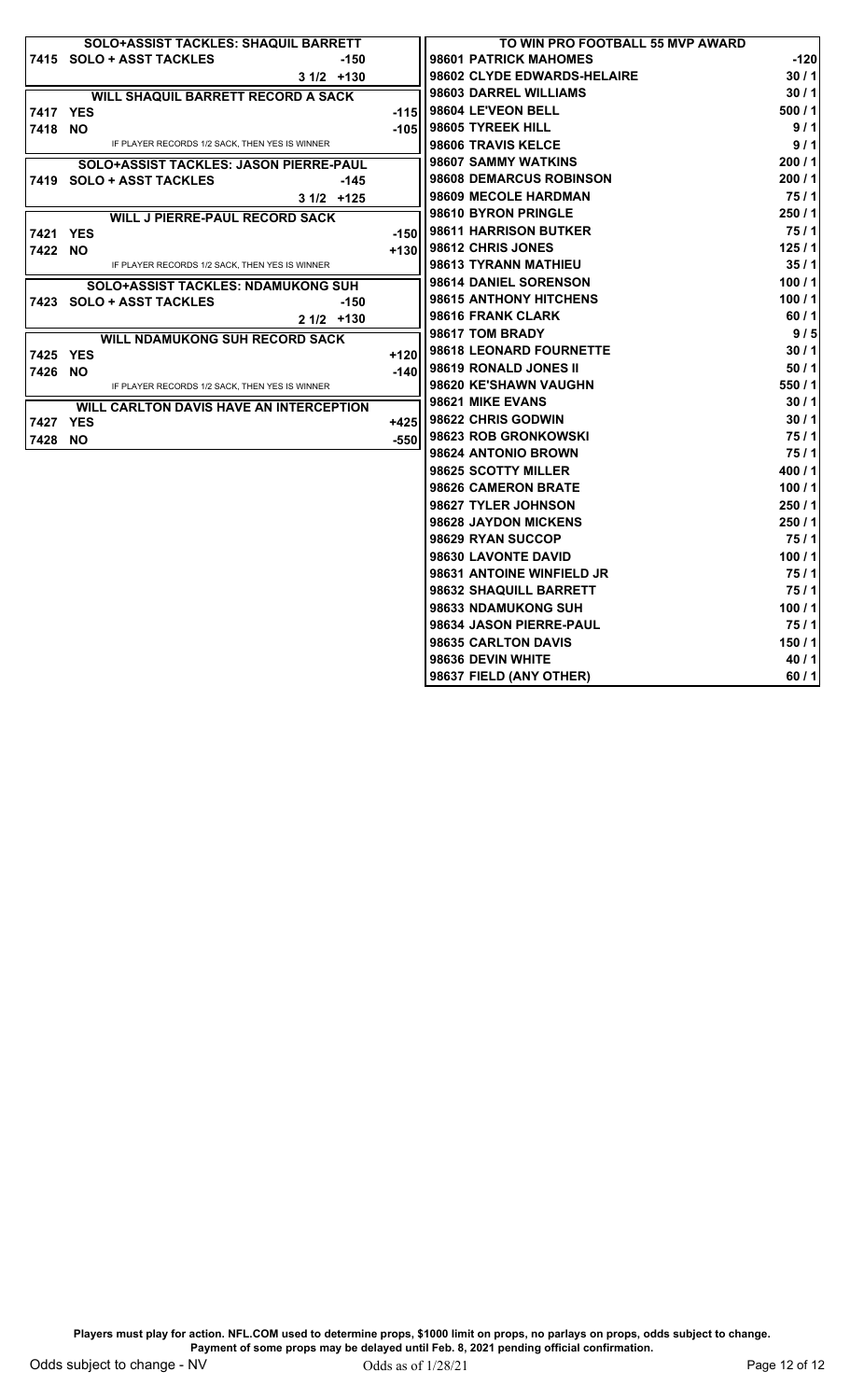| KICKOFF/PUNT RETURNED FOR A TOUCHDOWN<br>429<br><b>YES</b>                                             | <b>WHAT WILL BE MORE?</b>                                                                                     |
|--------------------------------------------------------------------------------------------------------|---------------------------------------------------------------------------------------------------------------|
| +1000<br>430<br><b>NO</b><br>$-1800$                                                                   | 9311 MIAMI HEAT POINTS<br>$-110$<br>9312 TYREEK HILL RECEIVING YARDS<br>$-110$                                |
| ANY FREE KICK AFTER A SAFETY IS CONSIDERED A KICKOFF                                                   | HEAT POINTS AT KNICKS ON SUN FEB 7TH                                                                          |
| WILL THERE BE A SUCCESSFUL ONSIDE KICK RECOVERY                                                        | <b>WHAT WILL BE MORE?</b>                                                                                     |
| 431<br><b>YES</b><br>$+1000$                                                                           | 9313 NY KNICKS POINTS<br>- 110                                                                                |
| <b>NO</b><br>432<br>$-1800$                                                                            | 9314 TRAVIS KELCE RECEIVING YARDS<br>$-1/2 - 110$<br>KNICKS POINTS VS HEAT ON SUN FEB 7TH                     |
| WILL A MISSED FIELD GOAL HIT THE UPRIGHT<br><b>YES</b><br>$+310$<br>433                                | <b>WHAT WILL BE MORE?</b>                                                                                     |
| $-380$<br><b>NO</b><br>434                                                                             | 9315 DAMIAN LILLARD POINTS+ASSISTS<br>$-2$ 1/2 $-$ 110                                                        |
| <b>TOTAL MISSED FIELD GOALS AND EXTRA POINTS</b>                                                       | 9316 CAMERON BRATE RECEIVING YARDS<br>$-110$                                                                  |
| <b>YES</b><br>435<br>$+140$                                                                            | DAMIAN LILLARD TOTAL POINTS + ASSISTS AT HORNETS ON SUN FEB 7TH                                               |
| <b>NO</b><br>$-160$<br>436<br>11/2                                                                     | <b>WHAT WILL BE MORE?</b><br>9317 LAMELO BALL POINTS<br>$+105$                                                |
| WILL A TOUCHDOWN BE SCORED ON FOURTH DOWN                                                              | 9318 TOTAL KICKOFFS IN GAME<br>$-125$                                                                         |
| <b>YES</b><br>437<br>+450<br>438<br><b>NO</b><br>$-600$                                                | LAMELO BALL POINTS VS BLAZERS ON SUN FEB 7TH                                                                  |
| PUNT RETURNS COUNT                                                                                     | <b>WHAT WILL BE MORE?</b>                                                                                     |
| <b>WILL A QUARTERBACK HAVE A RECEPTION</b>                                                             | 9319 JAYSON TATUM POINTS<br>$-110$                                                                            |
| 439<br><b>YES</b><br>$+600$                                                                            | 9320 PATRICK MAHOMES COMPLETIONS<br>$-110$<br>JAYSON TATUM POINTS AT SUNS ON SUN FEB 7TH                      |
| <b>NO</b><br>$-900$<br>440                                                                             | <b>WHAT WILL BE MORE?</b>                                                                                     |
| FIRST PENALTY ON OFFENSE OR DEFENSE                                                                    | 9321 PHOENIX SUNS POINTS<br>$-110$                                                                            |
| <b>OFFENSE</b><br>$-140$<br>441<br><b>DEFENSE</b><br>$+120$<br>442                                     | 9322 CHIEFS RUSHING YARDS<br>$-110$                                                                           |
| DETERMINED BY WHO HAS THE BALL AT THE TIME OF PENALTY                                                  | SUNS POINTS VS CELTICS ON SUN FEB 7TH                                                                         |
| <b>PATRICK MAHOMES TOUCHDOWN PASS IN 1ST QUARTER</b>                                                   | <b>WHAT WILL BE MORE?</b><br>9323 KAWHI LEONARD POINTS<br>$-110$                                              |
| 7429 YES<br>$+125$                                                                                     | 9324 CHIEFS FIRST DOWNS<br>$-110$                                                                             |
| 7430 NO<br>-145                                                                                        | KAWHI LEONARD POINTS VS KINGS ON SUN FEB 7TH                                                                  |
| PATRICK MAHOMES TOUCHDOWN PASS IN 2ND QUARTER                                                          | <b>WHAT WILL BE MORE?</b>                                                                                     |
| 7431 YES<br>-160                                                                                       | 9325 PAUL GEORGE POINTS<br>- 110                                                                              |
| 7432 NO<br>$+140$                                                                                      | 9326 TOM BRADY COMPLETIONS<br>$-1/2 - 110$                                                                    |
| <b>PATRICK MAHOMES TOUCHDOWN PASS IN 3RD QUARTER</b><br>7433 YES<br>$+110$                             | PAUL GEORGE POINTS VS KINGS ON SUN FEB 7TH                                                                    |
| 7434 NO<br>$-130$                                                                                      | <b>WHAT WILL BE MORE?</b><br>9327 IOWA HAWKEYES POINTS<br>$-1$ 1/2 $-$ 110                                    |
| PATRICK MAHOMES TOUCHDOWN PASS IN 4TH QUARTER                                                          | 9328<br><b>CHRIS GODWIN RECEIVING YARDS</b><br>- 110                                                          |
| 7435 YES<br>-130                                                                                       | IOWA POINTS AT INDIANA ON SUN FEB 7TH                                                                         |
| 7436 NO<br>$+110$                                                                                      | <b>WHAT WILL BE MORE?</b>                                                                                     |
| TOM BRADY TOUCHDOWN PASS IN 1ST QUARTER                                                                | 9329 WICHITA STATE POINTS<br>$-110$                                                                           |
| 7437 YES<br>$+150$                                                                                     | 9330 CHIEFS OFFENSIVE PLAYS<br>$-110$<br>WICHITA STATE POINTS VS TEMPLE ON SUN FEB 7TH                        |
| 7438 NO<br>$-170$                                                                                      | <b>WHAT WILL BE MORE?</b>                                                                                     |
| TOM BRADY TOUCHDOWN PASS IN 2ND QUARTER<br>7439 YES<br>$-140$                                          | 9331 VILLANOVA POINTS<br>$-11$ $1/2 - 110$                                                                    |
| 7440 NO<br>$+120$                                                                                      | 9332 CHIEFS+BUCCANEERS TOTAL POINTS<br>- 110                                                                  |
| TOM BRADY TOUCHDOWN PASS IN 3RD QUARTER                                                                | VILLANOVA POINTS VS XAVIER ON SUN FEB 7TH                                                                     |
| 7441 YES<br>$+130$                                                                                     | <b>WHAT WILL BE MORE?</b><br>9333 BOISE ST+NEVADA MADE 3-PT FIELD GOALS<br>$+110$                             |
| 7442 NO<br>-150                                                                                        | 9334 SECOND QUARTER POINTS<br>$-130$                                                                          |
| TOM BRADY TOUCHDOWN PASS IN 4TH QUARTER                                                                | BOISE ST + NEVADA TOTAL MADE 3-PT FIELD GOALS ON SUN FEB 7TH                                                  |
| 7443 YES<br>$-110$                                                                                     | <b>WHAT WILL BE MORE?</b>                                                                                     |
| 7444 NO<br>-110                                                                                        | 9335 CINCINNATI MADE 3-PT FIELD GOALS<br>- 110                                                                |
| <b>WHAT WILL BE MORE?</b><br>9301 GIANNIS ANTETOKOUNMPO POINTS<br>$-1/2 - 110$                         | 9336 TRAVIS KELCE RECEPTIONS<br>$-1$ 1/2 $-$ 110<br>CINCINNATI MADE 3-PT FIELD GOALS AT TULANE ON SUN FEB 7TH |
| 9302 SHORTEST FIELD GOAL MADE<br>- 110                                                                 | <b>WHAT WILL BE MORE?</b>                                                                                     |
| GIANNIS ANTETOKOUNMPO POINTS AT CAVALIERS ON SAT FEB 6TH                                               | 9337 STANFORD POINTS<br>$-51/2 - 110$                                                                         |
| <b>WHAT WILL BE MORE?</b>                                                                              | 9338 BUCCANEERS OFFENSIVE PLAYS<br>- 110                                                                      |
| 9303 STEPHEN CURRY POINTS<br>$-1$ 1/2 $-$ 110                                                          | STANFORD POINTS VS CALIFORNIA ON SUN FEB 7TH                                                                  |
| 9304 BUCCANEERS POINTS<br>- 110<br>STEPHEN CURRY POINTS AT MAVERICKS ON SAT FEB 6TH                    | <b>WHAT WILL BE MORE?</b><br>9339 SUNDAY NHL GOALS<br>EV                                                      |
| <b>WHAT WILL BE MORE?</b>                                                                              | 9340 ANTONIO BROWN RECEIVING YARDS<br>$-120$                                                                  |
| 9305 LUKA DONCIC POINTS+REBOUNDS+ASSISTS<br>EV                                                         | TOTAL NHL GOALS (ALL 7 GAMES MUST BE COMPLETED) ON SUN FEB 7TH                                                |
| 9306 TOTAL FIRST DOWNS IN GAME<br>$-120$                                                               | <b>WHAT WILL BE MORE?</b>                                                                                     |
| LUKA DONCIC TOTAL POINTS + REBOUNDS + ASSISTS VS WARRIORS ON SAT FEB 6TH                               | 9341 ALEX OVECHKIN SHOTS ON GOAL<br>EV                                                                        |
| <b>WHAT WILL BE MORE?</b>                                                                              | 9342 TYRANN MATHIEU SOLO+AST TACKLES<br>$-120$<br>ALEX OVECHKIN SHOTS ON GOAL VS FLYERS ON SUN FEB 7TH        |
| 9307 LEBRON JAMES POINTS+REBOUNDS+ASSISTS<br>$-110$<br>9308 PATRICK MAHOMES PASS ATTEMPTS<br>$-110$    | <b>WHAT WILL BE MORE?</b>                                                                                     |
| LEBRON JAMES TOTAL POINTS + REBOUNDS + ASSISTS VS PISTONS ON SAT FEB 6TH                               | 9343 FLYERS+CAPITALS TOTAL GOALS<br>- 110                                                                     |
| <b>WHAT WILL BE MORE?</b>                                                                              | 9344 TOTAL TOUCHDOWNS<br>-1/2 - 110                                                                           |
| 9309 DONOVAN MITCHELL POINTS<br>$-110$                                                                 | FLYERS + CAPITALS TOTAL GOALS ON SUN FEB 7TH                                                                  |
| 9310 PATRICK MAHOMES RUSHING YARDS<br>-1 1/2 - 110<br>DONOVAN MITCHELL POINTS AT PACERS ON SUN FEB 7TH | <b>WHAT WILL BE MORE?</b>                                                                                     |
|                                                                                                        | 9345 NATHAN MACKINNON POINTS<br>$-120$<br>9346 RONALD JONES RECEPTIONS<br>EV                                  |
|                                                                                                        | NATHAN MACKINNON POINTS AT BLUES ON SUN FEB 7TH                                                               |

**Payment of some props may be delayed until Feb. 8, 2021 pending official confirmation.**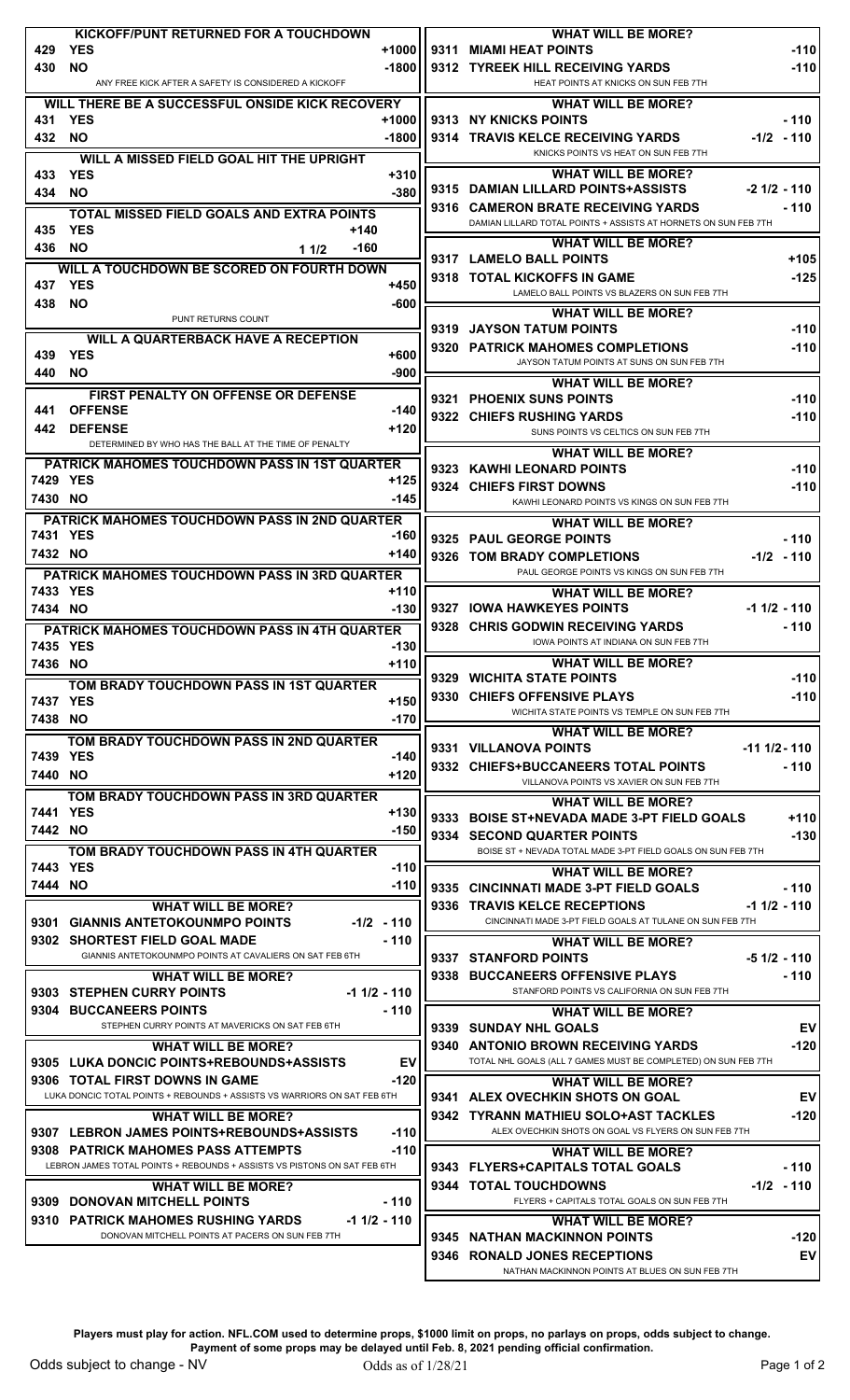| <b>WHAT WILL BE MORE?</b>                                          |              |                                                                            | <b>WHAT WILL BE MORE?</b>                                                      |  |                  |  |
|--------------------------------------------------------------------|--------------|----------------------------------------------------------------------------|--------------------------------------------------------------------------------|--|------------------|--|
| 9347 COYOTES GOALS                                                 | $+130$       |                                                                            | 9365 SUNDAY ITALIAN SERIE A GOALS                                              |  | $-110$           |  |
| 9348 ROB GRONKOWSKI RECEPTIONS                                     | $-150$       | 9366 FIRST QUARTER POINTS                                                  |                                                                                |  | $-1/2 - 110$     |  |
| COYOTES GOALS AT WILD ON SUN FEB 7TH                               |              | TOTAL ITALIAN SERIE A GOALS (ALL 4 GAMES MUST BE COMPLETED) ON SUN FEB 7TH |                                                                                |  |                  |  |
| <b>WHAT WILL BE MORE?</b>                                          |              |                                                                            | <b>WHAT WILL BE MORE?</b>                                                      |  |                  |  |
| 9349 VEGAS GOLDEN KNIGHTS GOALS                                    | $+120$       |                                                                            | 9367 BETIS+BARCELONA TOTAL GOALS                                               |  | $-110$           |  |
| 9350 JASON PIERRE-PAUL SOLO+AST TACKLES                            | $-140$       |                                                                            | 9368 TOTAL SACKS                                                               |  | $-1/2 - 110$     |  |
| GOLDEN KNIGHTS GOALS VS KINGS ON SUN FEB 7TH                       |              |                                                                            |                                                                                |  |                  |  |
|                                                                    |              | REAL BETIS + BARCELONA TOTAL GOALS ON SUN FEB 7TH                          |                                                                                |  |                  |  |
| <b>WHAT WILL BE MORE?</b>                                          |              |                                                                            | <b>WHAT WILL BE MORE?</b>                                                      |  |                  |  |
| 9351 VEGAS GOLDEN KNIGHTS SAVES                                    | $-110$       |                                                                            | 9369 PARIS SAINT-GERMAIN GOALS                                                 |  | $-1/2$ +100      |  |
| 9352 SCOTTY MILLER RECEIVING YARDS                                 | $-110$       |                                                                            | 9370 TOTAL INTERCEPTIONS                                                       |  | $-120$           |  |
| GOLDEN KNIGHTS GOALIE SAVES VS KINGS ON SUN FEB 7TH                |              |                                                                            | PARIS SAINT-GERMAIN GOALS AT MARSEILLE ON SUN FEB 7TH                          |  |                  |  |
| <b>WHAT WILL BE MORE?</b>                                          |              |                                                                            | <b>WHAT WILL BE MORE?</b>                                                      |  |                  |  |
| 9353 RYAN REAVES HITS                                              | $-1/2 - 120$ |                                                                            | 9371 TOLUCA+MAZATLAN TOTAL GOALS                                               |  | $-115$           |  |
| 9354 LEONARD FOURNETTE YARDS OF 1ST RUSH                           | $+100$       |                                                                            | 9372 DARREL WILLIAMS RECEPTIONS                                                |  | $-105$           |  |
| RYAN REAVES HITS VS KINGS ON SUN FEB 7TH                           |              |                                                                            | TOLUCA + MAZATLAN TOTAL GOALS ON SUN FEB 7TH                                   |  |                  |  |
| <b>WHAT WILL BE MORE?</b>                                          |              |                                                                            | <b>WHAT WILL BE MORE?</b>                                                      |  |                  |  |
| 9355 WOLVES+LEICESTER TOTAL GOALS                                  | $-110$       |                                                                            | 9373 VOLKOV+OVEREEM COMPLETED ROUNDS                                           |  | $-135$           |  |
|                                                                    |              |                                                                            |                                                                                |  |                  |  |
| 9356 TOM BRADY TD PASSES                                           | $-110$       |                                                                            | 9374 HARRISON BUTKER MADE FIELD GOALS                                          |  | $+115$           |  |
| WOLVES + LEICESTER CITY TOTAL GOALS ON SUN FEB 7TH                 |              |                                                                            | OVEREEM/VOLKOV FULL COMPLETED RNDS (PARTIAL RNDS DO NOT COUNT) ON SAT FEB 6TH  |  |                  |  |
| <b>WHAT WILL BE MORE?</b>                                          |              |                                                                            | <b>WHAT WILL BE MORE?</b>                                                      |  |                  |  |
| 9357 LIVERPOOL+MAN CITY TOTAL GOALS                                | $-120$       |                                                                            | 9375 IRELAND+WALES POINTS                                                      |  | $-110$           |  |
| 9358 BUCCANEERS TOUCHDOWNS                                         | EV           |                                                                            | 9376 P MAHOMES LONGEST COMPLETION                                              |  | $-1$ 1/2 $-$ 110 |  |
| LIVERPOOL + MANCHESTER CITY TOTAL GOALS ON SUN FEB 7TH             |              |                                                                            | IRELAND + WALES TOTAL POINTS (6 NATIONS RUGBY) ON SUN FEB 7TH                  |  |                  |  |
| <b>WHAT WILL BE MORE?</b>                                          |              |                                                                            | <b>WHAT WILL BE MORE?</b>                                                      |  |                  |  |
| 9359 MOHAMED SALAH GOALS                                           | EV           |                                                                            | 9377 DUSTIN JOHNSON 4TH ROUND BIRDIES                                          |  | $-125$           |  |
| 9360 TOTAL FUMBLES LOST                                            | $-120$       |                                                                            | 9378 MIKE EVANS RECEPTIONS                                                     |  | $+105$           |  |
| MOHAMED SALAH (MUST START) GOALS VS MANCHESTER CITY ON SUN FEB 7TH |              |                                                                            | DUSTIN JOHNSON 4TH RND BIRDIES AT SAUDI INTL (MUST START AND COMPLETE 4TH RND) |  |                  |  |
| <b>WHAT WILL BE MORE?</b>                                          |              |                                                                            | <b>WHAT WILL BE MORE?</b>                                                      |  |                  |  |
| 9361 MAN UNITED+EVERTON TOTAL GOALS                                | $-125$       |                                                                            | 9379 WM OPEN WINNER 4TH ROUND SCORE                                            |  | $-1/2 - 110$     |  |
| 9362 PATRICK MAHOMES TD PASSES                                     | $+105$       |                                                                            | 9380 LEONARD FOURNETTE RUSH+REC YARDS                                          |  | $-110$           |  |
| MANCHESTER UNITED + EVERTON TOTAL GOALS ON SUN FEB 7TH             |              |                                                                            | WASTE MANAGEMENT OPEN WINNER 4TH ROUND SCORE (WHENEVER COMPLETED)              |  |                  |  |
|                                                                    |              |                                                                            |                                                                                |  |                  |  |
| <b>WHAT WILL BE MORE?</b>                                          |              |                                                                            |                                                                                |  |                  |  |
| 9363 MAN UNITED+EVERTON YELLOW CARDS                               | $+115$       |                                                                            |                                                                                |  |                  |  |
| 9364 CHIEFS TOUCHDOWNS                                             | $-135$       |                                                                            |                                                                                |  |                  |  |
| MANCHESTER UNITED + EVERTON TOTAL YELLOW CARDS ON SUN FEB 7TH      |              |                                                                            |                                                                                |  |                  |  |